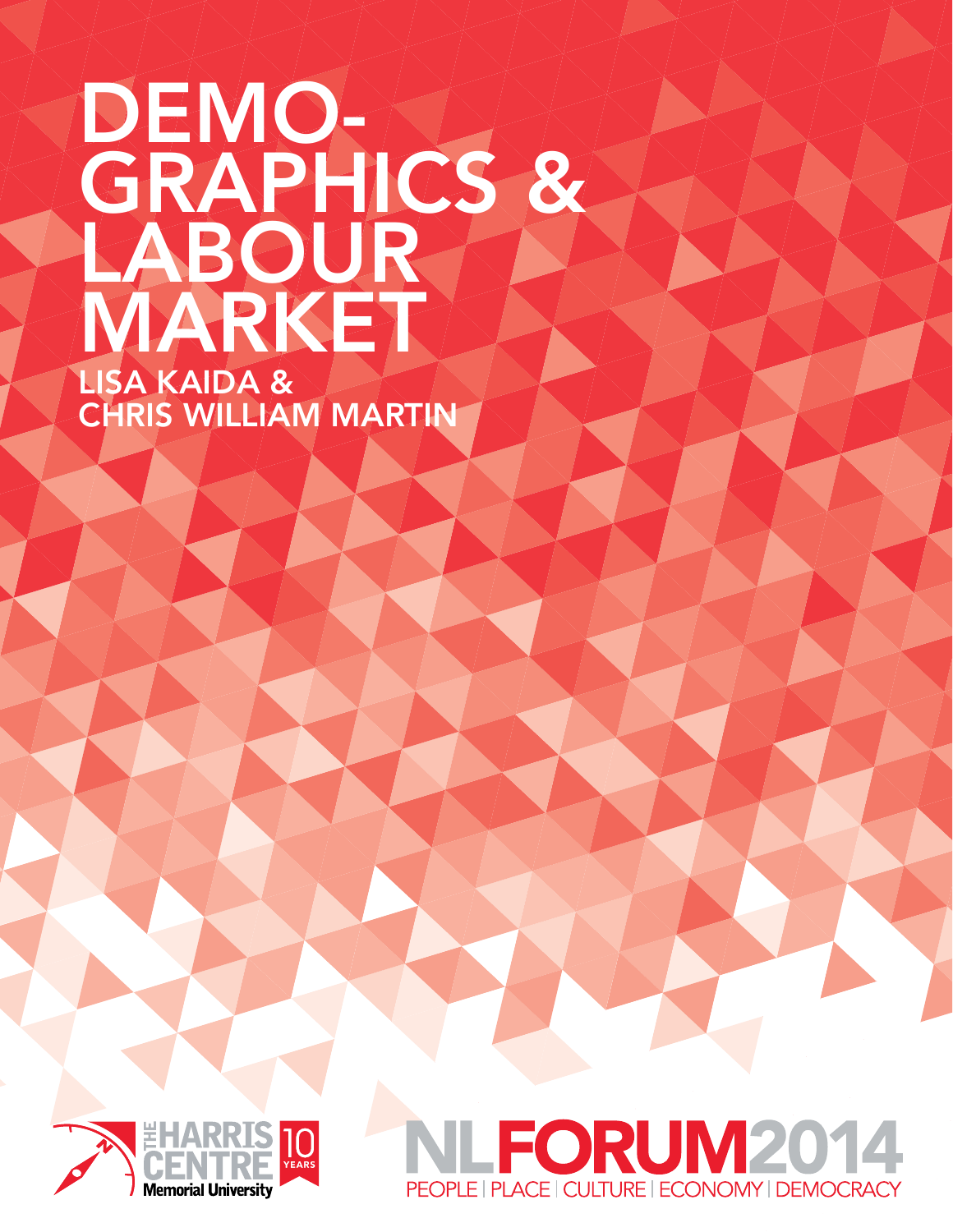

### DR. LESLIE HARRIS October 24, 1929 – August 26, 2008

When the Public Policy Research Centre and the Centre of Regional Development Studies were to be merged in 2004, the idea to name the new centre after Dr. Leslie Harris seemed perfect. Dr. Harris' career and values embodied the contribution that the new centre was intended to make to Newfoundland and Labrador.

Leslie Harris was born in rural Newfoundland, the son of a fisherman, and he never lost his connection to the way of life of the province. He was an avid salmon fisherman and dedicated berry picker. When his health prevented him traveling too far from St. John's, it was his trips to Fogo Island that he said he missed the most. His wife Mary was from Fogo, and they enjoyed many years visiting their summer home there, out on the berry grounds and enjoying, according to Dr. Harris, the best salt fish that could be found anywhere. Dr. Harris' love for and knowledge of the fishery and rural Newfoundland and Labrador were eloquently captured in his many inspirational talks and speeches over the years.

When he returned to Newfoundland with his University of London PhD, he helped design a new history program at Memorial that introduced students to history as a discipline. As he taught it, history was not about remembering names and dates, but it was about interpreting the past, understanding differing perspectives, and reaching your own conclusions.

This intellectual discipline was reflected in Dr. Harris' work as an administrator and as a leader in the province's public policy community. Whether it was as a labour arbitrator, the leader of an historic task force on the fishery, or the head of the Royal Newfoundland and Labrador Constabulary Police Complaints Commission, Leslie Harris was trusted to assess the merits of all arguments and evidence and reach fair and practical conclusions. He brought the same wisdom to his years as a senior administrator, vice-president (academic) and president at Memorial University. Through all his life and career, Leslie Harris personified integrity as an individual and engendered respect for the independence of the university as an institution. These values of integrity and independence have become the guiding principles of the Harris Centre.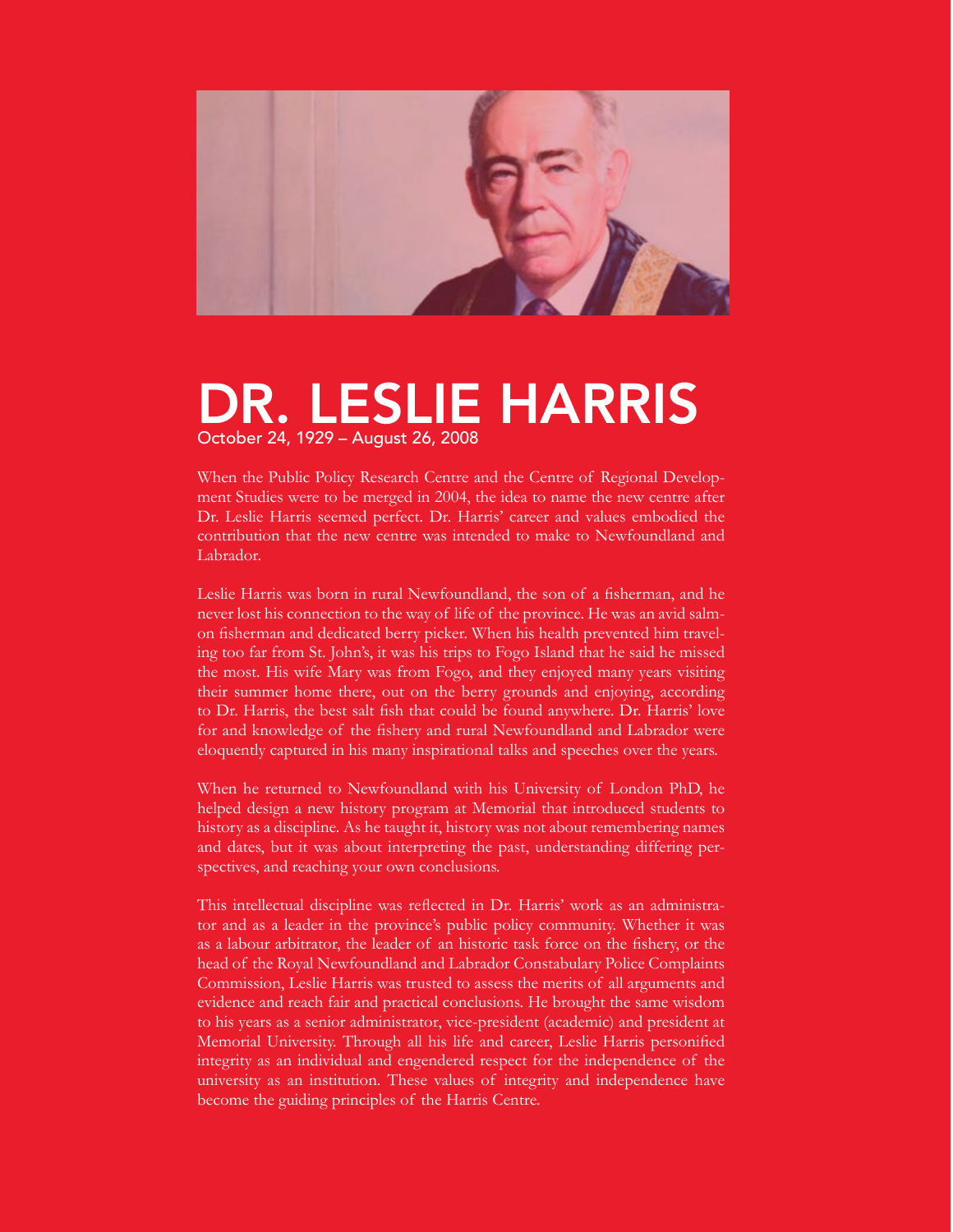

### **10 YEARS OF HARRIS CENT** by THE Leslie Harris Centre OF Regional Policy And Development

*The Harris Centre was born out of*<br> *The merger between the Public Policy*<br> *The Regional Development Studies in 2004 a merger between the Public Policy Research Centre and the Centre for Regional Development Studies in 2004. In hopes that this new Centre of Regional Policy and Development would emulate the esteemed character of Dr. Leslie Harris renowned for his integrity, independence, and relevance—it was named after the former president of Memorial.* 

*In the ten years since, the Harris Centre has sought to live up to Dr. Harris' reputation, holding hundreds of public forums, dozens of regional workshops, and funding hundreds of thousands of dollars' worth of applied research, all pertaining to regional development and public policy in the province, all with the aim of increasing Memorial University student, faculty, and staff capacity to help the province contend with complex issues, and to improve public understanding of the same.* 

*An immense body of work funded, supported, and otherwise fostered by the Harris Centre has entrenched the Centre as an important part of the regional development and public policy landscape of the province.* 

*The decade's worth of work stretching from Nain to St. John's, from the arts to the environment, and all points in between reads like a compendium of bright ideas from some of the most thoughtful and capable thinkers in the province. Always seeking to maintain integrity, independence, and relevance, the Harris Centre has provided a stage for Memorial's faculty's, students', and staff's expertise and curiosity to grapple with some of the most puzzling problems confronting Newfoundlanders and Labradoreans.* 

*To launch the Harris Centre into its second decade, and to facilitate further substantive public discussions about import-*

*ant issues, the Harris Centre has recruited a team of talented researchers to look back over its first ten years of work, and lead a discussion about where the province and the Centre are headed in the next ten—something we are calling NL Forum 2014.*

*The goal of the NL Forum 2014 is to discuss where we are and where we are going as a province through the lens of where we've come over the past ten years—ten years of unprecedented growth and prosperity—in five important areas: demographic and labour market development, environment and natural resource development, governance and public policy, regional and rural development, and social and cultural development.*

*This is the first of the five topical reports, wherein Dr. Lisa Kaida and Chris William Martin from the Faculty of Arts (Sociology) assess the complex demographic and labour market challenges facing the province, and the threat they pose to the prov-*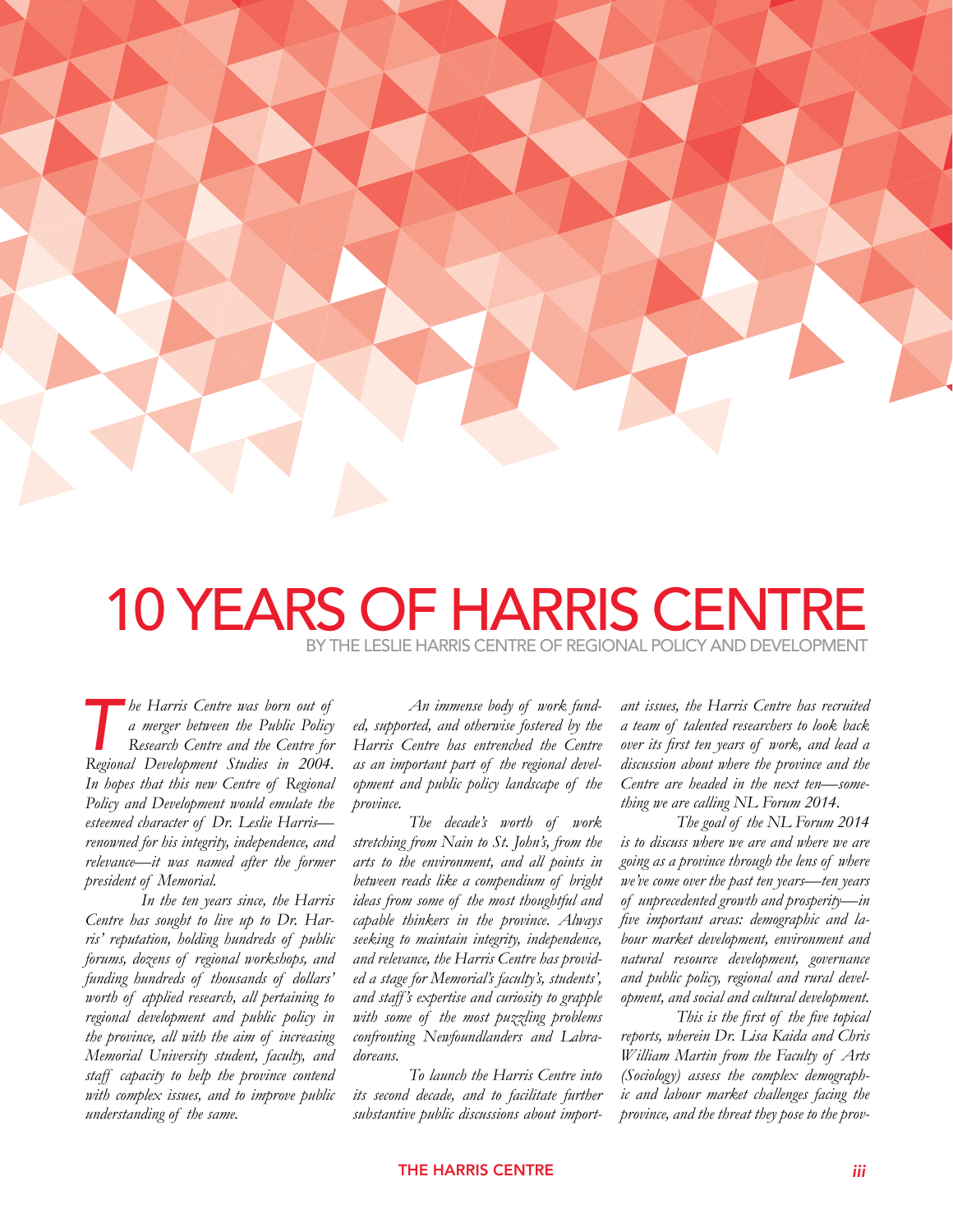*ince's economic and social sustainability, let alone growth.* 

*The other reports include Dr. Tom Cooper's work on environmental and natural resource development, which will consider how our natural resource-based economy can be developed in a manner that is both environmentally and economically responsible. Dr. Russell Williams will explore how important decisions are made for the benefit of the province and its communities by all levels of government. Dr. Ivan Emke and Anita Best examine the crucial issue of regional and rural development, something that is top of mind in all parts of the province, and around the world, as people seek to understand how to ensure all regions and all communities are able to benefit from provincial prosperity, and participate in the development of the economy. And finally, Dr. Jennifer Dyer examines the Harris Centre works related to the social and cultural development of the province, and provides a* 

*clearer picture of the important role culture plays economically, socially, and in relation to the other four themes in Newfoundland and Labrador.*

*These thematic reports are a synthesis and critical analysis of the content of research reports, presentations, and conferences supported by the Centre—the ideas and issues dealt with across the range of Harris Centre programming since its inception.* 

*Taken as a whole, the five reports will kick off discussion at the NL Forum 2014, a two-day conference that will bring together thought leaders and important decision-makers in the public, private, non-profit, and academic sectors to network and discuss these crucial issues. The issues discussed, the insight gleaned, and the understanding of major, and oftentimes complex, provincial issues will truly form the basis for public dialogue and important decisions for the next ten years. With the governing provincial par-*

*ty in a period of transition, and an election coming shortly on the heels of the conference, these two-days promise to be a watershed moment in contemporary Newfoundland and Labrador.*

*Following the NL Forum 2014, international regional development expert Dr. David Freshwater will synthesize all of the lessons learned and insights gleaned from the reports and the discussions, and extract their implications for the future of the province. Dr. Freshwater's report, upon its release in Winter 2015, will be a game-changing document for Newfoundland and Labrador. It will provide a panoramic view of the state of the province now, as well as a well-grounded look ahead to the next ten years in a rapidly changing province, and lay the ground work for the next ten years of work to make the province a better place to live, work, and do business.*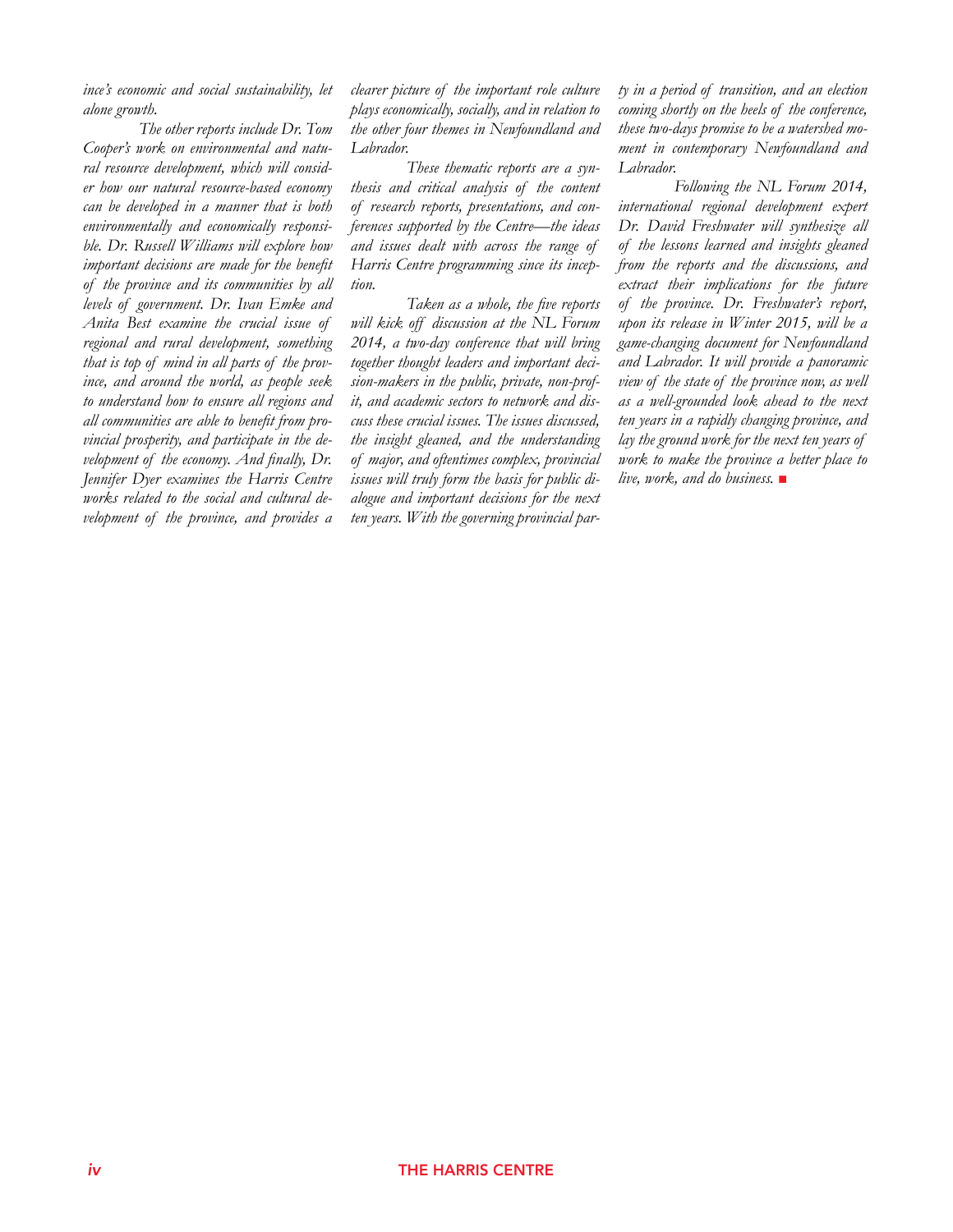

## **INTRODUCTION**

**Over the past ten years, the Harris Centre has funded, supported, and fostered numerous research projects, public fo-**Harris Centre has funded, supported, and fostered nurums, workshops, and conferences, contributing to our understanding of important issues facing Newfoundland and Labrador. In this report, we will identify some of the province's major demographic and labour market issues highlighted in these works and contextualize them within broader sociological themes. We will also discuss how the Harris Centre can expand its scope to further develop links between the provincial issues and the national and global trends.

The demographics of Newfoundland and Labrador are rapidly changing, which has significant implications for the province's labour markets. In 1996, the province's largest age groups were in their 30s to mid-

40s and their teens to mid-20s (Figure 1). These groups roughly represented Canada's baby boomers (born between 1946-1965) and their children (born between 1972-1992), who constituted the core working age population (Statistics Canada 2013).

Fifteen years later in 2011, the baby boom boomers, now in their 50s and 60s, comprise the largest age group in Newfoundland and Labrador, while their children have not followed suit; the population size of the mid-20s to 30s age group is no longer comparable to their parent's generation, leading the province's population pyramid to become an inverted one (Figure 1).

We observe similar demographic trends when we divide the province's population into two groups: the St. John's census metropolitan area (CMA)—the province's most populous region, also known as the Northeast Avalon—and the rest of Newfoundland and Labrador (Figures 2 and 3). The populations of both of these regions are indeed aging, with people aged 45 and older comprising a large majority in each. However, the extent of aging of the rest of province's population is far more noticeable. The two largest age groups for both males and females are in the age ranges of 50-59, followed by the 60-64. By contrast, the youth and young adult population (age 10- 34) has drastically declined since 1996.

These demographic changes have significant implications for labour markets and economic development in Newfoundland and Labrador, and some Harris Centre works have delved into this issue.

Analyses of Census data by Scott Lynch (2007) and Doug May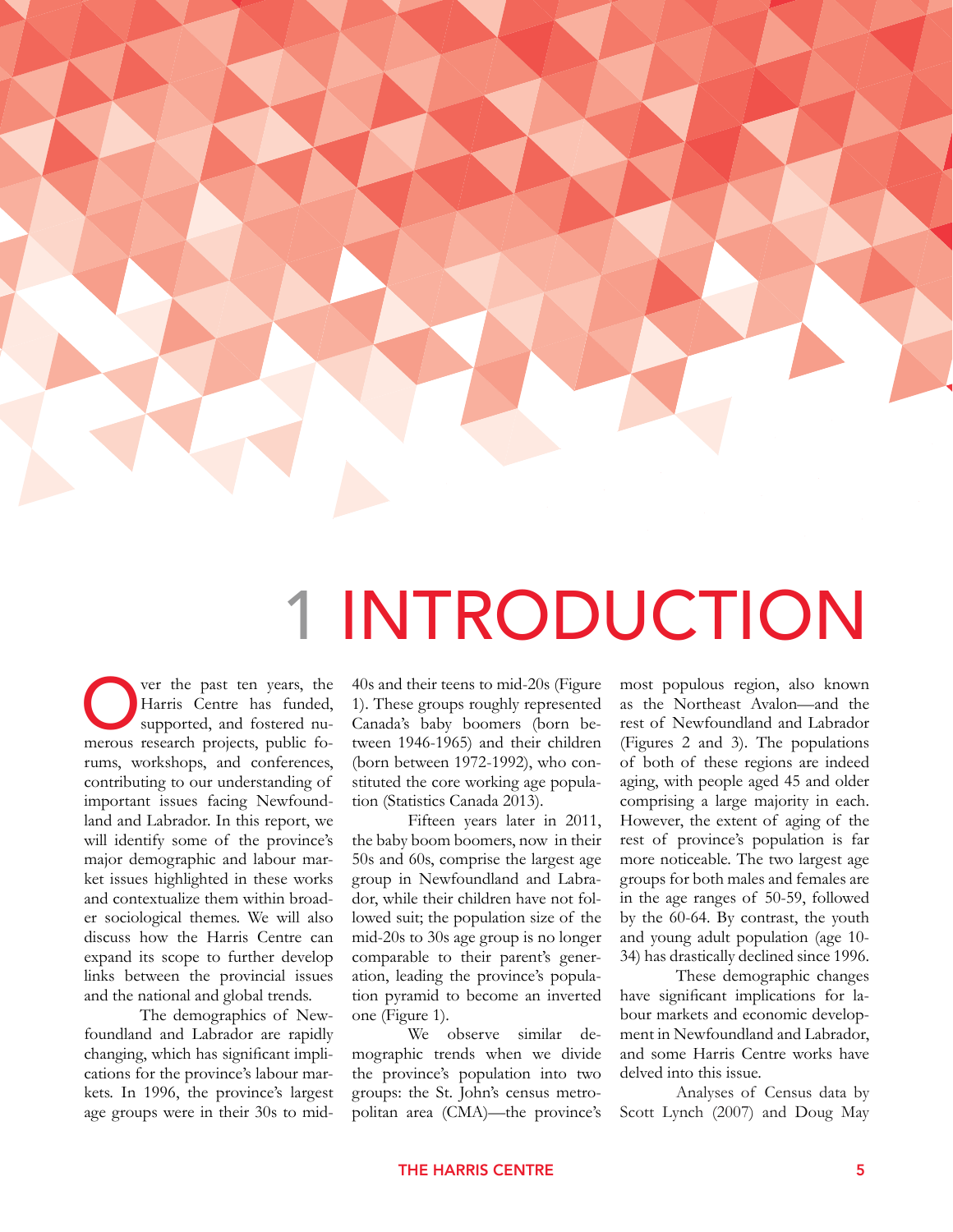





(2007) show the province's demographic shifts to reflect changing economic conditions in the province (e.g. the decline of the fishery coupled with the increase in oil and mineral development). First, most people leaving Newfoundland and Labrador were found to be moving to either Alberta or Ontario. And although these two provinces now also constitute the two main sources of in-migration into Newfoundland and Labrador, suggesting that expats may be returning, fewer people move to Newfoundland and Labrador than leave it.

Such interprovincial mobility can be explained by macro economic trends, such as gaps in GDP per capita and unemployment rates, especially in light of it being disproportionately the young workers who are leaving the province. In the mid-2000s, 96-percent of people who left the province were under the age of 30, a 30-percent increase from the mid-1970s (Lynch 2007: 15). Further, most of the province's population decline is taking place in rural areas, whereas populations in the communities in the Northeast Avalon (e.g. Paradise, Torbay, Portugal Cove-St. Philip's) are in fact on the rise (Lynch 2007: 23).

It is in this shifting demographic context that the Harris Centre works have had and will continue to have important implications for the labour market and social policy of the province.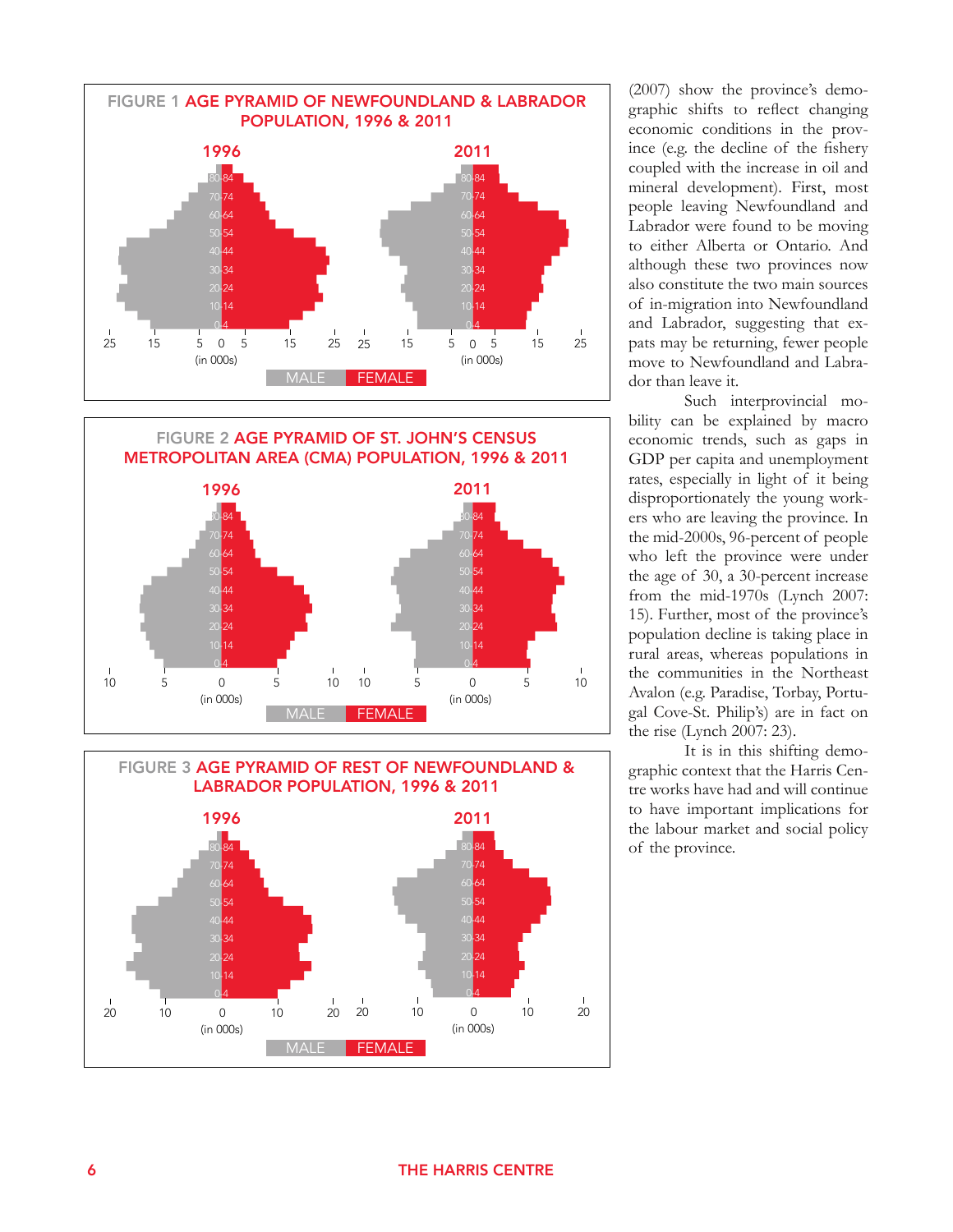

## 2 REVIEW OF WORKS

We reviewed over 70 works<br>relevant to the changing<br>markets in Newfoundland and Labrelevant to the changing demographics and labour markets in Newfoundland and Labrador produced through the Harris Centre (e.g. research reports, journal articles, conferences, Memorial Presents and Synergy Sessions public forums, and Regional Workshops). Three main themes emerged from these works: 1) economic and social sustainability and growth of local labour markets and communities; 2) immigration and diversity; and 3) specific occupational and workplace challenges. These three themes represent significant and interrelated demographic and labour market challenges facing Newfoundland and Labrador, and at stake is the economic and social sustainability of the province.

#### 2.1 Economic & Social SUSTAINABILITY AND **GROWTH**

The first main theme contends with the issue of economic and social sustainability and growth of Newfoundland and Labrador (and elsewhere). Concerns about demographic changes, particularly the decline in the working age population and resulting labour shortages, and their far reaching implications for economic and social sustainability of Newfoundland and Labrador, particularly rural areas, are extensively discussed in the Harris Centre works, such as Galway (2008, Memorial Presents), May (2007, Memorial Presents), Mirza (2012), and Neis et al. (2014, Memorial Presents). Even in places that are

currently booming economically (e.g. Labrador West), there is a concern that their population growth is heavily dependent on the single resource industry, which is often influenced by fluctuating economic boom-bust cycles (Thistle 2013, Memorial Presents).

In response to these concerns about the economic and social sustainability of the province, a number of the Harris Centre works have offered possible solutions from various angles: mobilization of youth (Mirza 2012; Neis et al. 2014, Memorial Presents); the roles of educational institutions in regional development (Galway 2008, Memorial Presents; Locke et al. 2006; Regional Workshop in Kittiwake 2005; Daniels et al. 2014); sustainable development of fisheries in rural Newfoundland and Labrador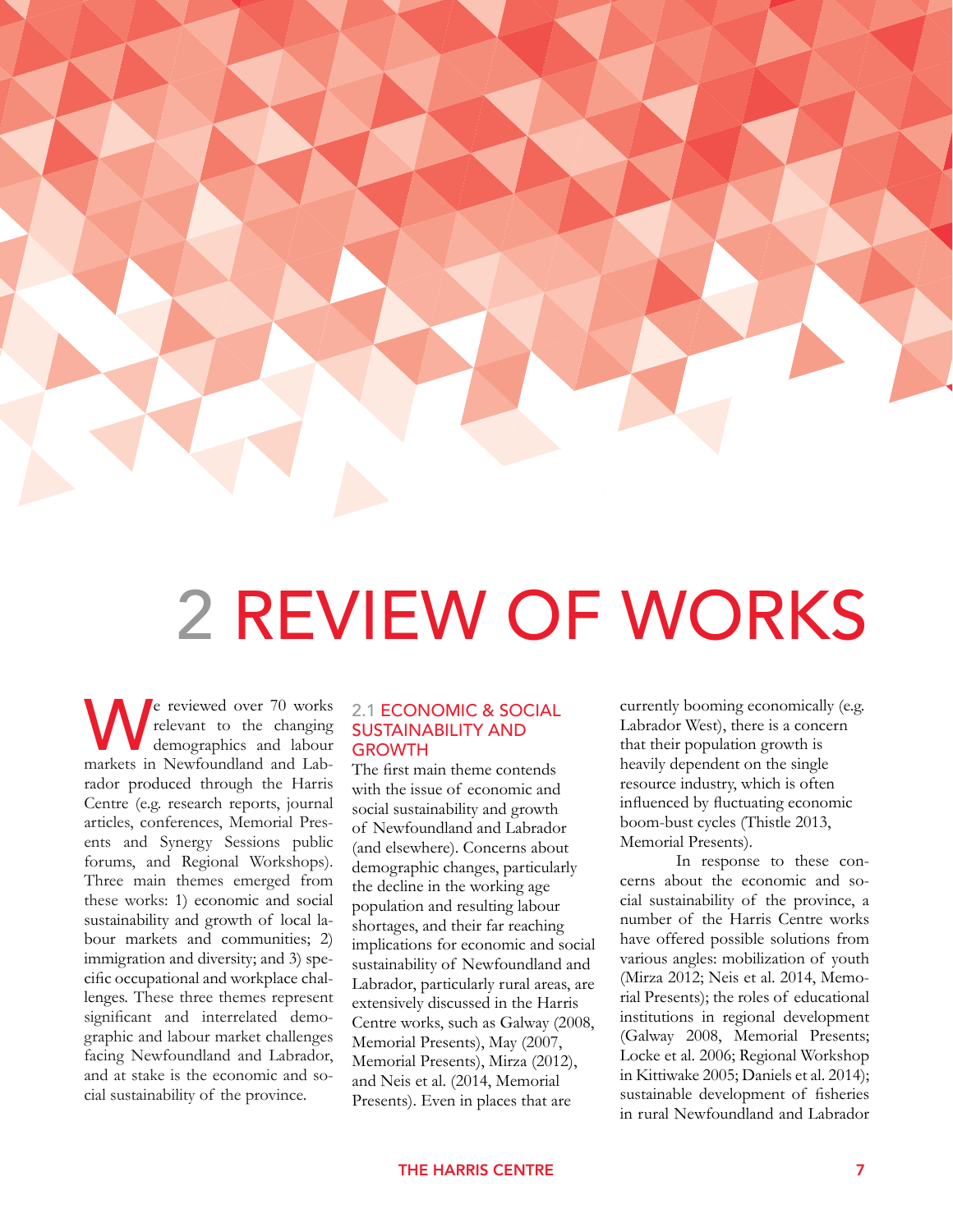(Neis et al. 2014, Memorial Presents); partnership between various stakeholders (e.g. government, community leaders, industries, postsecondary institutions) (Hall et al. 2014; Regional Workshop in Labrador West 2013; Daniels et al. 2014); and various policy initiatives (Dawe and Ross 2011; Emke 2006; Freshwater et al. 2011; Lysenko 2011; Veitch 2000). Cases from abroad, including Australia and Wales, as presented in Harris Centre Synergy Sessions by Hefferan (2010) and Edwards (2013) also provide international perspectives on issues of socioeconomic sustainability. Below, we review some of the aforementioned works in greater detail.

Raïsa Mirza (2012) discusses micro-level initiatives to engage youth in rural Newfoundland and Labrador as environmental stewards for the sustainability of their communities. Important in these initiatives is the focus on education, environmental responsibility (e.g. green economy), and resiliency for local youth. Mirza identifies five junctures in a youth's life that emphasize the importance of correctly understanding this demographic: 1) turning 18; 2) education; 3) employment; 4) family formation; and 5) pursuing life goals (Mirza 2012: 6). Mirza concludes that if rural youths are seen as invaluable to local communities, they could be more likely to stay and contribute to the local labour market.

Other Harris Centre works discuss the role institutions can play in the regional development and sustainability of the province. Surveying the policies and practices of different universities in Atlantic Canada, Wade Locke (2006) stresses higher education institutions' research and development roles in the future prosperity and growth of both rural and urban areas of the province. In his report, Locke refers to the Rural and Small Towns Program, offered by Mount Allison University in Sackville, New Brunswick, as an example of a successful university rural development initiative. He argues that because of the unique position of the university in a natural resource and manufacturing-based economy, this type of program allows universities to cater to the region and contribute to a better understanding of the local economy and development.

Moreover, Locke points out the unique opportunities Memorial University has in promoting rural and urban learning experiences in Newfoundland and Labrador. For example, the Department of Folklore draws on the province's rich culture to teach its program, while the School of Music's ethnomusicology program draws upon the musical tradition of the province. Locke also highlights Memorial University's innovative ap-

## **Universities can play a unique role in the prov- ince's regional develop- ment and sustainability.**

proach to reaching out to students in rural regions through numerous on-line distance education courses and through partnerships with local college campuses. Indeed, higher education institutions making the most out of the regions in which they are situated is a noteworthy conclusion to Locke's report, and one that offers far reaching consequences for both economic development and research initiatives.

Memorial University's potential roles in the vitalization of local labour markets in specific industries (e.g. tourism, agriculture, fisheries, aquaculture, manufacturing, mining), as well as in specific regions (e.g. Kittiwake Zone, Labrador West, Southwest Avalon, Emerald Zone) has also been discussed at Harris Center Regional Workshops (2005-to date). Possible roles identified include research, internship opportunities for students, and training of local workers to alleviate skill mismatch issues.

We also find broad discussions of how policies can address the issues of social and economic sustainability of rural Newfoundland and Labrador throughout Harris Centre works. In his provocative report, "Is Rural Life Worth Saving?" Ivan Emke (2006) tackles the issue of the spatial and economic dynamics of rural communities to address geographically specific concerns and pursue goals for future sustainability. Emke provides a compelling case that there is a co-dependence between the rural and the urban in terms of labour markets and goods produced through rural primary industries, such as farming and fishing (Emke 2006: 24). He emphasizes the need to better understand the structures and processes of the interdependence between rural and urban labour markets and to identify effective ways to serve mutual interests. He concludes that rural communities are essential and should not be thought about in a way that forces them to defend their existence; rather, politicians should generate a new social movement, more specifically, a rural power movement "to light the fire underneath them" (Emke 2006: 27).

Regarding rural and urban interaction, Neil Dawe and Robert Ross (2011) emphasize that rural and urban planners and policy makers need to understand the importance of sustainable environmental and economic planning in relation to urban development and infrastructure investments. They argue that to effectively and responsibly strategize land use planning, we need to appreciate the value of local knowledge about the dynamics of the land base. By seeking out an intimate knowledge of the local land base, policy makers can better shape growth patterns by preserving environmental resources while developing the land in the most economically efficient manner. To achieve such a balance between economic growth and environmental preservation, the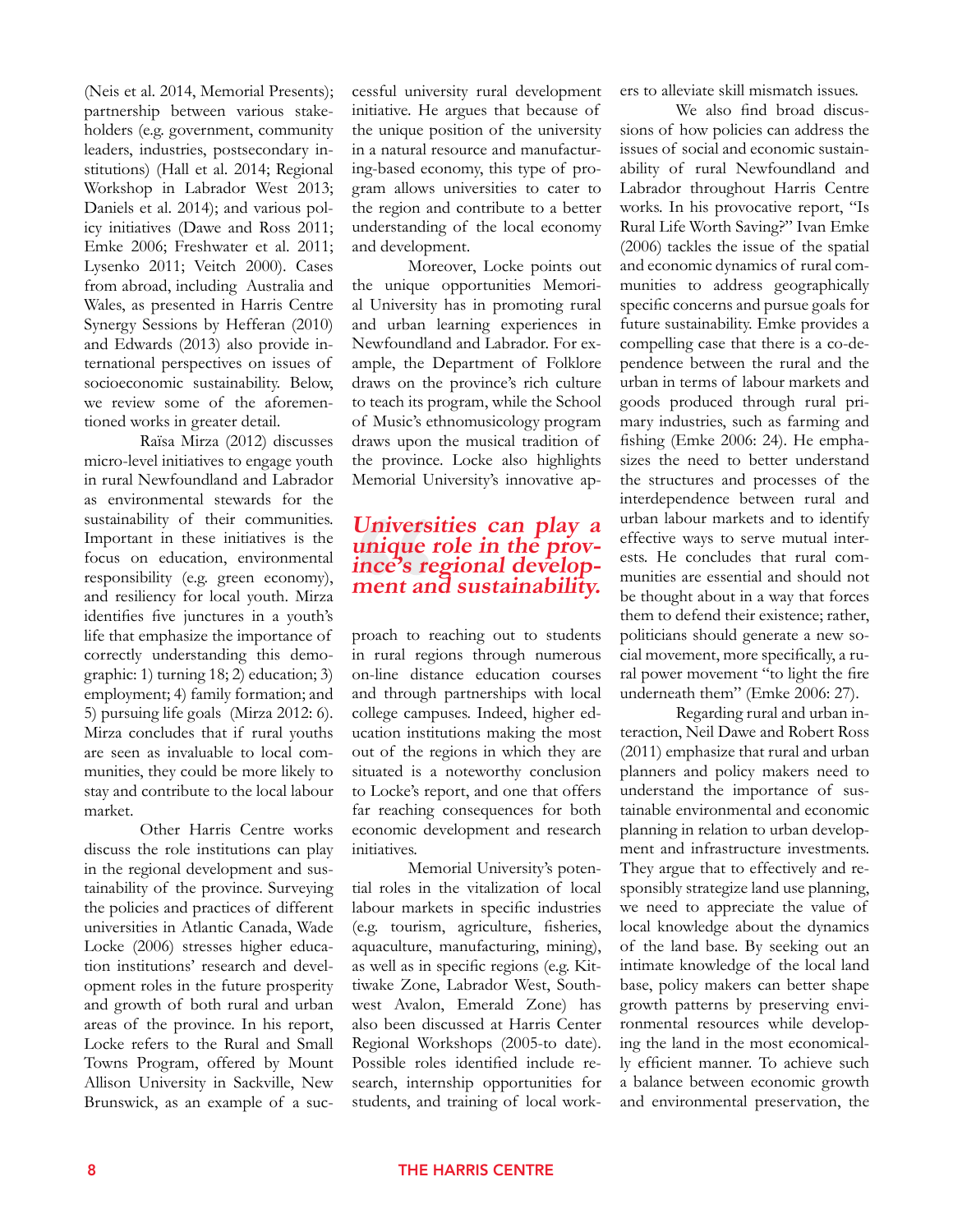authors suggest the use of urban growth boundaries, the creation of designated public spaces, and direct land use development in specific locations of the community, such as high density areas adjacent to downtown. They maintain that it is crucial to optimize land use by understanding which areas can effectively be developed, and which areas people would benefit from more through their preservation.

Shifting from an approach geared toward balancing environmental and economic sustainability to one more specifically interested in economics leads to a discussion of the unique issues the province faces in oil and gas development. Brian Veitch (2010) posits that with an incoming "promise of prosperity" as a result of foreseeable booms in oil and gas development, there is a need to develop a research and development and innovation (R&D&I) system to sustain any such prosperity that is brought into the province. Veitch suggests government should not only provide funding for the R&D&I system, but also identify knowledge gaps and take a proactive role in increasing knowledge mobilization. Part of this process would include increasing understanding of how to create meaningful and longterm employment for skilled tradespeople even after the boom diminishes. The idea of promoting long-term thinking and planning to rectify the problem of insecure employment is especially relevant once we consider the sociological notion of precarious employment (which will be discussed later).

How, on a practical level, can government implement policies to address rural economic and social sustainability? Freshwater et al.'s latest report (2014) on functional economic regions (FERs) builds on an earlier one (2011) about the efficacy of regionalization as a viable and potentially more strategic way for small labour markets to band together and work

for the same goals. An understanding of "regional spillovers," can be an effective way to organize community labour markets and to allocate provincial and federal funding (Freshwater et al. 2014: 4). Importantly, Freshwater et al. claim that an understanding of regional identity paired with local leaders spearheading labour market strategies can also help connect regions with others in Atlantic Canada that share similar characteristics in size, regional specialization, and potential for growth based on research and strategic understanding.

This microeconomic approach is meant to identify 259 local labour markets in Atlantic Canada, and help governments develop better regional policies. These labour mar-

### **There is a need to devel op a research and devel- opment and innovation system to sustain pros- perity brought into the province.**

kets can be divided into five different sizes of FERs, which may profit from particular funding approaches. Freshwater et al. also maintain that these FERs are actually ideally positioned to "offer middle ground between autonomy and amalgamation" (2014:8).

This distinction between the aggregation of regions using geographic-based measures compared to population-based ones is important in that the five different sized FERs offer the opportunity for governments to more effectively meet regional funding needs based on the specific characteristics of each region. This thereby focuses on the growth of local labour markets and actual economic development, rather than other geographic-based measures, which do not account for population size and its continual influence on the overall growth and prosperity of the region. Such population size-based measures have an implication for less populated regions in terms of investing in infrastructure, educational opportunities, and support in the diversification of local labour markets, as these measures are shown to vastly improve conditions among regions even in those of a smaller size. Thus, Freshwater et al. posit that it is necessary not only to focus on the growth of jobs but also the quality and diversification of employment opportunities, while also taking into account how these jobs may fit into a regional chain of opportunity (2014:28). This approach will increase the productivity of the economy, which is found to be of utmost importance to overall regional growth.

#### 2.2 Immigration & **DIVERSITY**

A number of the Harris Centre works deal with topics related to immigration and diversity in Newfoundland and Labrador, as well as Atlantic Canada, in particular the need to incorporate new immigrants from diverse ethnocultural backgrounds into the local labour markets and communities. Broadly, these works focus on: 1) immigrants' and visible minorities' experiences in and perceptions of the local labour markets and communities (Akbari 2011, Synergy Session; Anderson 2012; Gien and Law 2009; Kazemipur 2013, Synergy Session); 2) local residents' perceptions and attitudes toward immigrants (Baker and Bittner 2013; Regional Workshops in Kittiwake 2011, Labrador West 2013); and 3) discussions of building welcoming communities to retain new immigrants (Burnaby et al. 2009; Lepawsky et al. 2010; Regional Workshop in Exploits 2007; Sullivan et al. 2009).

First, Mike Clair (2008) provides a useful background of why immigration has become a timely public policy topic in Newfoundland and Labrador. He stresses the importance of immigration to the province, considering demographic factors, aging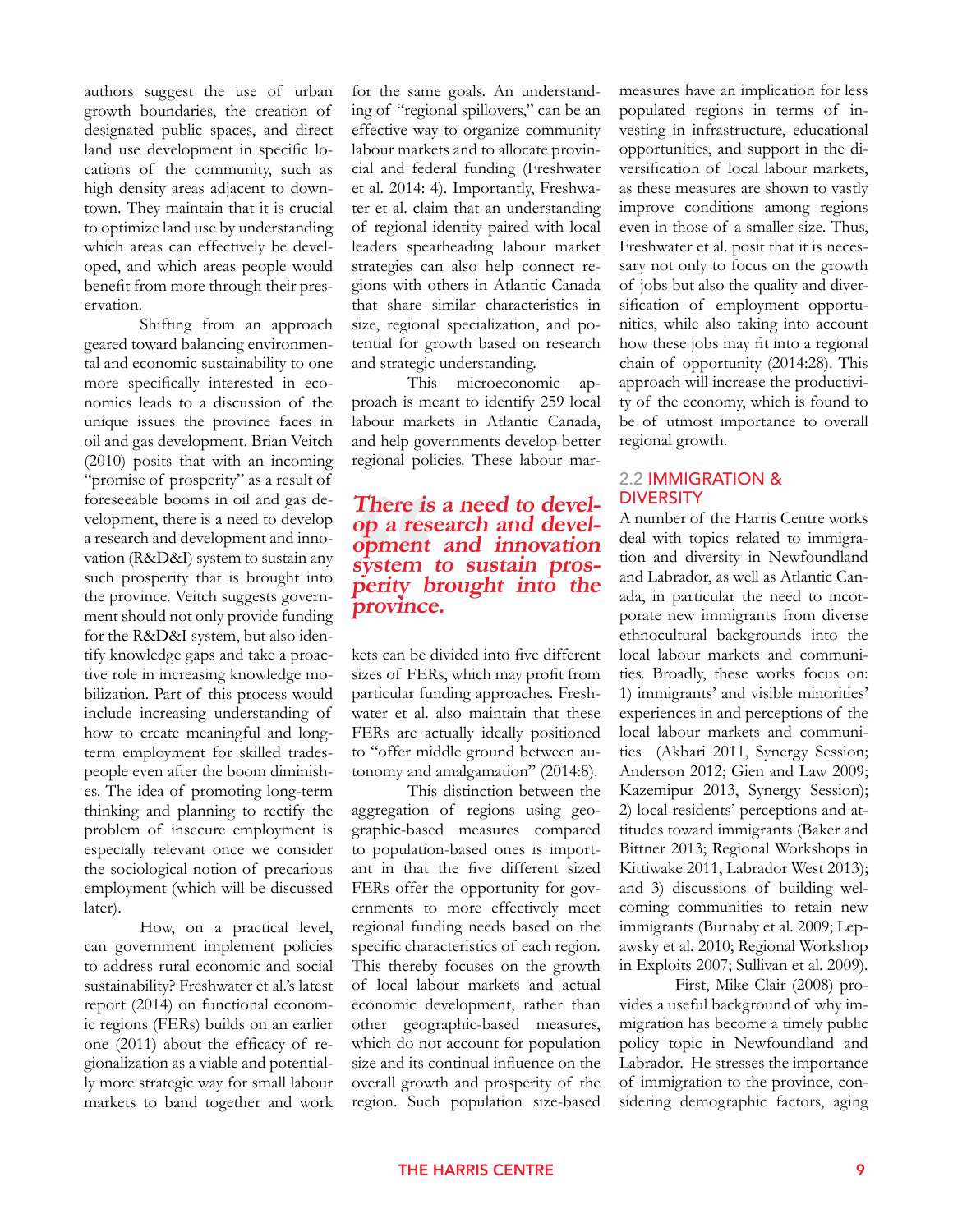in particular, that are contributing to the decline of the province's working age population (Clair 2008: 35). This could stagnate the local labour market, resulting in workers not being readily available to fill high demand positions, just as many large-scale oil and gas development projects are scheduled to take place (Clair 2008: 35). It is in this demographic and labour market context that there is a need for increased immigration and development of welcoming communities, to go along with increased job training for youth, and the encouragement of those who left the province for employment reasons to return.

Admittedly, immigration was not a significant demographic trend in Newfoundland and Labrador until recently, and therefore, research on the experience of immigrants who settled in the province especially in rural areas, was scarce in the otherwise rich body of research on immigrants in Canada. In this sense, however, Willow Anderson's research (2012) on the experiences of immigrants in rural parts of Newfoundland and Labrador is an exception. She notes how different types of communication between immigrants and locals, such as *acknowledging and bridging* (expressing a value for and thought toward immigrants), *resisting* (directly engaging with differences to resist another person's beliefs, assumptions, or choice of communicative approach), and *differentiating* (intentionally or unintentionally reminding immigrants of their differences from the locals), influences their integration and community building.

While immigration is generally seen as positive among people in Canada, compared to Europe, what about the perception of immigrants among people in Newfoundland and Labrador *per-se* (Reitz 2011)? Jamie Baker and Amanda Bittner (2013) conducted a survey on the opinions of students at Memorial University toward immigration and multiculturalism to understand how best to build an inclusive community. The researchers draw on two theories—the group threat hypothesis and contact theory—to explain how and why certain groups may be hostile to newcomers on the basis of perceived threat to personal security (e.g. financial security). While the former states that the dominant group perceives the influx of immigrants as a threat to its culture, the latter posits that contact with a new group helps diffuse and reduce stereotypes, leading to harmonious interactions between two groups. They claim these theories are important to the Newfoundland and Labrador context because of its uniquely small urban size and relatively ethno-racially

### **A primary solution to ad- dress the province's con- cerns over the decline in working age populations is to further increase the immigrant population through policy initiatives**

homogenous population.

Sullivan et al. (2009) discuss the province's current and future migration trends in relation to its labour market and demographics, similarily to Clair (2008) and other Harris Centre studies (Gien and Law 2009; Lynch 2007). The authors note that a primary solution to address the province's concerns over the decline in working age populations is to further increase the immigrant population through policy initiatives, such as the 2007 Provincial Immigration Strategy. Importantly, Sullivan et al. aim to connect their work with the growing body of Atlantic Canadian literature on immigrant retention through the development of welcoming communities (Martin and Baker 2013; Ramos 2011). From the human kinetics and recreation perspectives, Sullivan et al. (2009) stress the importance of leisure (e.g. sports) and social and community engagement as viable options for newcomer settlement and well-being.

 While "welcoming community" has become a buzzword in immigration research in Canada, particularly in Atlantic Canada, what are the challenges to the creation and development of welcoming communities in Newfoundland and Labrador? While not specifically focusing on immigrants, Lepawsky et al. (2010) consider the importance of a welcoming community perspective in Newfoundland and Labrador with the goal of attracting and retaining newcomers. Putting the local issue of attraction and retention of skilled immigrants into national and global perspectives, the authors provide social, cultural, and economic reasons why people choose to live where they live, cities in particular. While St. John's has a large cultural and arts scene and thus should be attractive to the creative class (a select number of individuals who drive the economy and culture of certain geographical destinations through their professionalism, creativity, and high intellect), the authors argue the city may not be successful in attracting this class because of its relative isolation—being on an island and its distance from other major cities. Mobility, they argue, plays a significant role in attracting the creative class.

#### 2.3 Specific Occupational & Workplace Challenges

Specific occupational and workplace challenges also require close scrutiny because addressing such challenges and seeking solutions will improve the job satisfaction and well being of individual workers, leading to more favourable employment relations and more sustainable employment opportunities. The Harris Centre works that deal with these issues generally focus on: 1) specific demographic groups (e.g. women, elders) (Guppy 2012; Hawkins 2010; Regional Workshop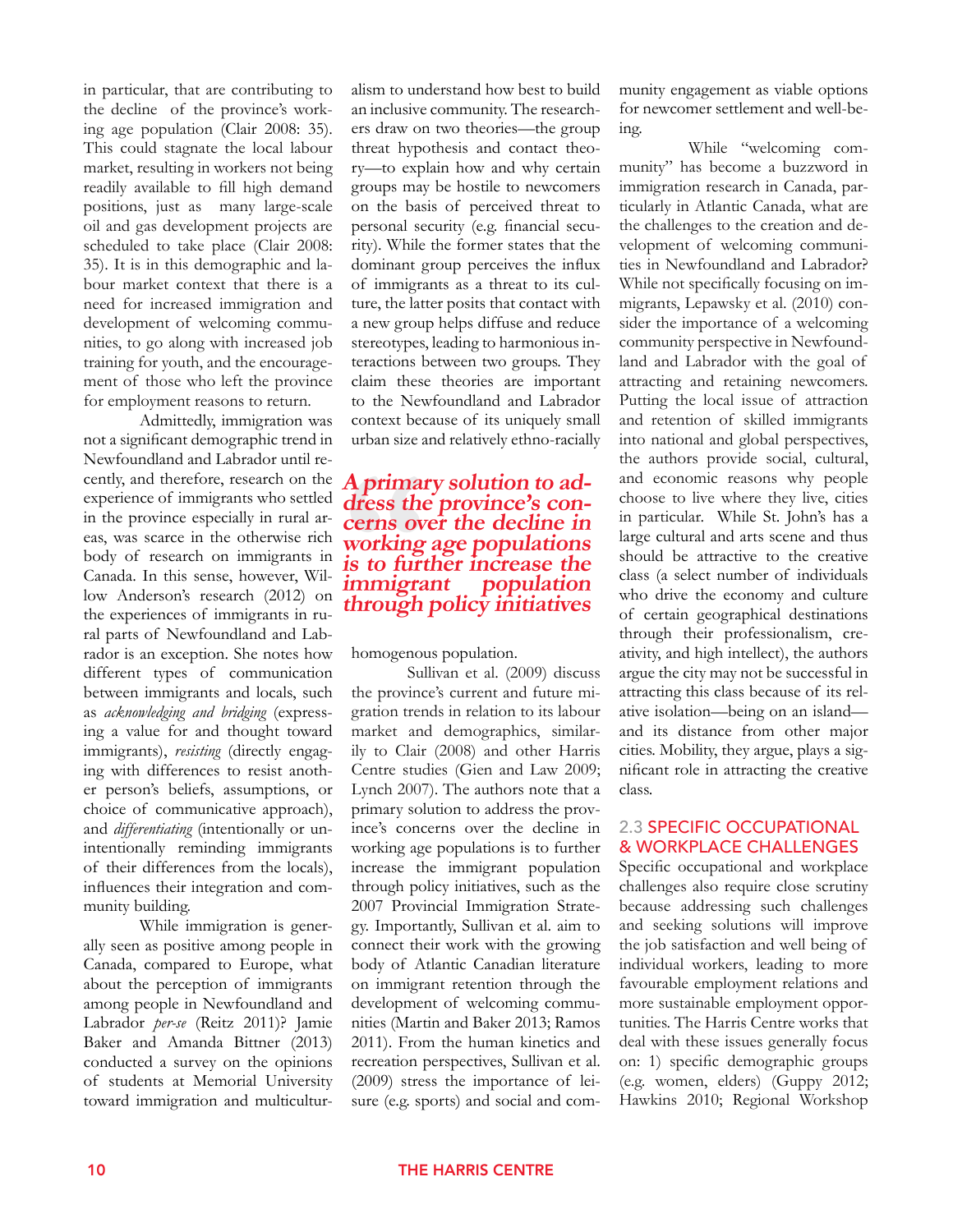in Discovery Region 2012); 2) specific occupations, including public servants (Blotniuk 2012), high school teachers (Younghusband 2006), sex workers (Shaver 2013), and interpreters (Regional Workshop in Southwest Newfoundland 2012); and 3) specific sectors, such as the public sector (Blotniuk 2012; Feehan 2005), leadership positions (Guppy 2012; Morissette 2008), and tourism (e.g. Regional Workshops in Kittiwake 2005, Coast of Bays 2006, Southwest Labrador 2006, Nunatsiavut 2011).

In her study of family-friendly workplace policies in Newfoundland and Labrador, Jenna Hawkins (2010) emphasizes the importance of aiding and easing the transition into motherhood for women wishing to maintain their occupational advantages through parental leave, as well as an easy transition back into the workforce after parental leave ends. This has notable policy implications considering the low fertility rates and aging workforce the province is facing. Importantly, Hawkins points to the overwhelming number of women who are working part-time and discusses how the rise of women in part-time work can be partly attributed to their responsibility in child birth and rearing. She concludes by offering several policy recommendations regarding family-friendly parental leave policies in the province, including eliminating the two-week waiting period for maternity/parental leave benefits and the cap on the wage replacement benefit, as well as increasing funded research on family-friendly childcare options for Newfoundland and Labrador.

Echoing Hawkins' discussion of the importance of family friendly policies for women in the workplac, Lynn Guppy (2012) discusses what can be done to increase the representation of women in leadership roles in municipal governments of Newfoundland and Labrador. Acknowledging the similarities between the

situations facing women in municipal leadership roles in Newfoundland and Labrador and women in other provinces, Guppy documents how other provinces have increased women's representation in these roles. Guppy notes that the Prince Edward Island Coalition for Women in Leadership provides valuable lessons for Newfoundland and Labrador. This includes initiatives at breaking down barriers often faced by women and perceptions younger women may have about their role in municipal politics. Mentorship is also noted as a way to help encourage women, who may have limited knowledge about effective strategies for running municipal elections due to structural gender

### **Addressing specific oc- cupational and work- place challenges and seeking solutions will improve the job satisfac- tion and well-being of individual workers.**

barriers, to enter into municipal politics.

The dialogue initiated by these authors and others about the roles and challenges of women in the work force is invaluable to understanding a key labour market and demographic issue facing the province. Specifically, a nuanced understanding is raised about the difficulty balancing child rearing responsibilities with workplace duties and ambitions among women of the province. Building upon consideration of these known gender and workplace challenges, the Harris Centre, in partnership with the Margaret and Wallace McCain Family Foundation and Jimmy Pratt Foundation, published a policy discussion paper titled "The Early Years Last a Lifetime" in 2013, which discusses the potential benefit of early childhood education (ECE) initiatives in Newfoundland and Labrador. The paper points to the success of ECE in Quebec as an example of the potential economic, labour market (especially for women), and childhood development benefits of ECE. These wide-ranging benefits are considered to outweigh the increased costs incurred by publicly-funded ECE programs.

The potential benefit of ECE was also highlighted in a series of workshops co-presented by the Harris Centre, including the 2014 workshop "Early Child Education is Prudent Economic Development: An Economic Argument for Quality Early Childhood Education (ECE) in Newfoundland & Labrador." In this workshop, Craig Alexander, chief economist of the TD Bank, promotes broad public ECE programming by emphasizing both its positive impacts on children' numeracy and linguistic development, as well as its role in increasing economic growth and creating a stronger tax base through fostering higher household incomes, worker productivity, and workforce participation. Similarly, Pierre Fortin of Université du Québec à Montréal, argues that although ECE may sometimes provoke a negative public response, it has far-reaching positive labor market and demographic effects through investment in services, as well as creating better outcomes for children, families, and the overall workforce.

Harris Centre works are also characterized by their keen interest in the challenges faced by workers in specific occupations in Newfoundland and Labrador. Based on her interviews with high school teachers in the province, Lynda Younghusband (2006) identifies the problems and dangers of teachers' workplace stress. For example, she points out that teachers fear that stress influences their lives and thus their students' experiences in the classroom, as both are inextricably intertwined. High stress often remains unreported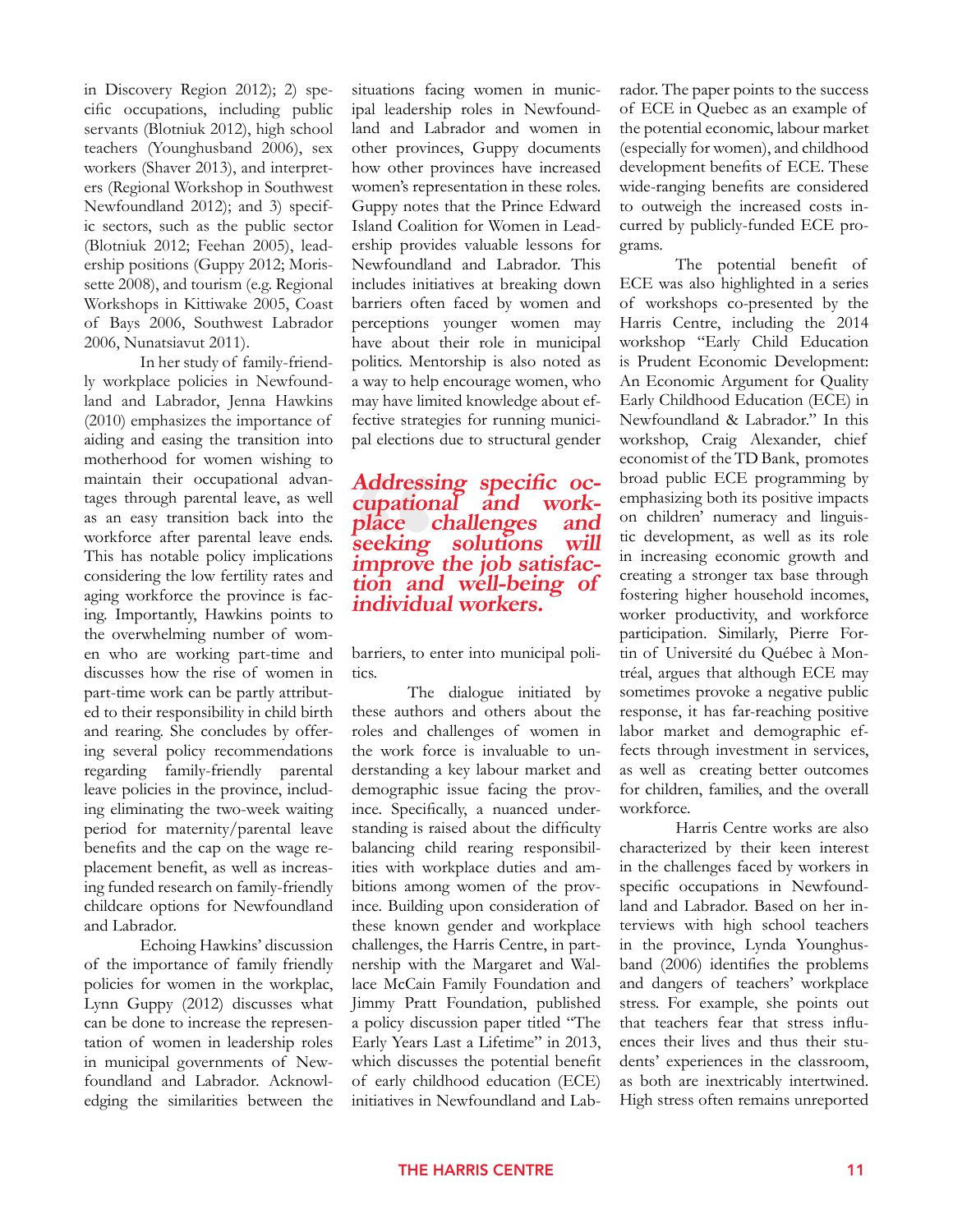for the teachers' fear of professional repercussions related to promotion and tenure. Moreover, teacher stress is often overlooked unless major incidences of violence occur. This led Younghusband to recommend better communication between teachers and all levels of administration; provision of adequate physical, intellectual, and professional resources; and increased government effort to allot the time and money for adequate professional development for teachers.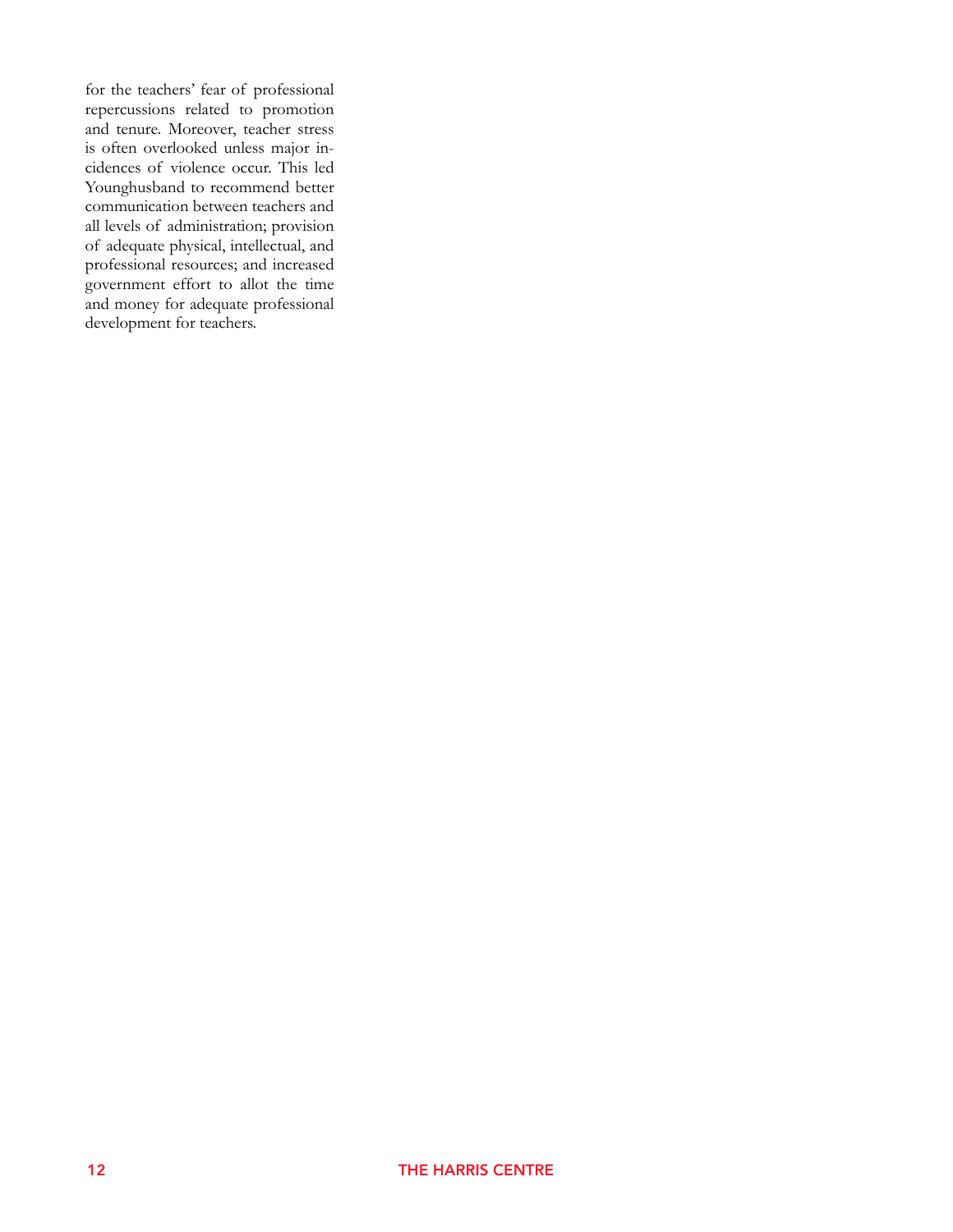

## 3 FUTURE DIRECTIONS

The strength of the labor market<br>and demographic-focused work<br>fostered, funded, and support-<br>ed by the Harris Centre over the past and demographic-focused work fostered, funded, and supported by the Harris Centre over the past 10 years lies in the interdisciplinary perspectives and wealth of knowledge each scholar contributes from their diverse academic backgrounds. The question, then, is where should the Harris Centre go from here over the next 10 years?

We've identified several key directions for labour market and demographic research that will be important for public policy in the province in the coming years.

First, in terms of research on immigration and diversity, a better understanding of the province's growing international student population (including those attending

Memorial University) is necessary. Having completed postsecondary education in Canada, these international students could potentially join the skilled labour force that is in such high demand in the province. However, little is known about whether they successfully land good jobs in the province after graduation, or what percentage of the international graduates eventually leave the province for better job opportunities in other parts of Canada or elsewhere in the world (Knutson 2014, Synergy Session). It would be beneficial if future research tracks the career trajectory, places of work, and residence of cohorts of international students over time either qualitatively (e.g. face-to-face interviews with a small number of international students) or quantitatively (e.g.

an on-line survey of a larger number of international students). For example, the Graduate Outcomes Survey Program, a longitudinal survey of Bachelor's graduates from universities in the Maritime Provinces may serve as a good model for a future project on the international student population in Newfoundland and Labrador (MPHEC no date).

Second, we propose increasing the use of the sociological perspectives on precarious employment to further understand labour market issues, especially the experience of workers, in Newfoundland and Labrador. While specific occupational and workplace challenges are well explored throughout Harris Centre works, a discussion of such challenges in the context of a growing trend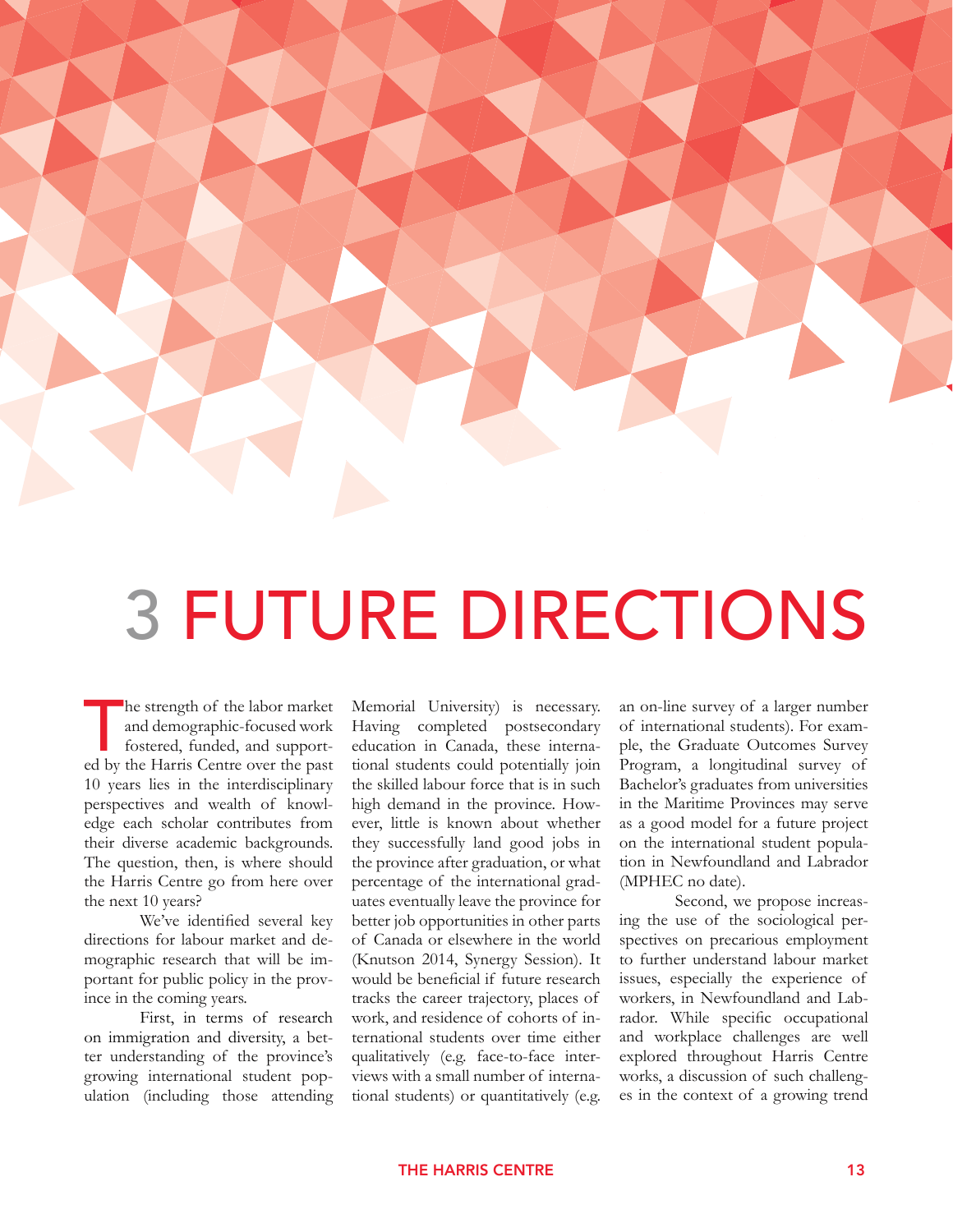of precarious employment, "work involving limited social benefits and statutory entitlements, job insecurity, low wages, and high risks of illhealth," is limited (Vosko 2006: 3). Characteristics of this trend include the prevalence of minimum wage service industry jobs, the decline in unionized jobs, growing job insecurity in high skill professional jobs, and employers offering fewer benefits to their employees (Kalleberg 2009). As global and local competition meet in the province, effects are felt in both rural and urban areas. We suggest Newfoundland and Labrador is not safe from the growing economic trend of precarious employment, as is evident in many of the works in this review. Therefore, we need to remain mindful of this as we realize that established research has been, and continues to be, conducted on the far-reaching effects of precarious employment and the ways it fits into a broader theme of globalization of labour markets and workers' mobility. The vast literature on the subject of precarious work and global vs. local labour markets in sociological literature points to precarious work as a persistent trend and one that will affect select populations more than others. Specifically, precarious work is found to be detrimental from a gendered perspective (Murgia 2011), for immigrants and refugees (Goldring and Landolt 2010) and to those with a disability (Shuey and Jovic 2013).

Third, we suggest further research is required on the metropolitan region of St. John's. While a number of Harris Centre works shed light on rural areas, research focusing on the urban is relatively limited. The urban is an integral part of Newfoundland and Labrador, and the regional development of rural Newfoundland and Labrador hinges on meaningful dialogue and cooperation between rural and urban populations (Daniels et al. 2014). It is therefore important to address questions including but not limited to: Are the sociodemographic compositions of urban Newfoundland and Labrador changing in recent years for reasons such as the booming oil economy? What is the impact of the increased use of the Temporary Foreign Worker Program by local employers? What is the impact of Memorial University's various internationalization initiatives? And, how do these changes influence the attitudes of local residents toward the labour market issues, immigration and cultural diversity?

Our final proposition is to situate Newfoundland and Labrador-centred demographic and labour market research in a broader regional, national, and global context in terms of knowledge mobilization. Although the province faces some specific issues regarding rural and urban rela-

### **It would be beneficial if future research tracks the career trajectory, places of work, and res- idence of cohorts of international students over time**

tions, out-migration, growing immigration and diversity, and workplace challenges as mentioned above, there is much to learn from and much to teach other places that are facing similar issues and have shown resiliency.

For example, Waldbrook et al. (2013) present an interesting case for rural development in Ontario cities and the issue of their aging populations, whereas Milada et al. (2013) discuss the ties between globalization, rural development, and capacity building for ten rural European cities in the changing face of urban migration. These examples suggest demographic challenges like population aging are not particular to rural Newfoundland and Labrador. Research on rural development could be extended to a large-scale research project on rural Canada, as well as rural areas in other developed countries. International conferences like "Culture, Place and Identity: At the Heart of Regional Development" (a conference on cultural tourism and regional development organized by the Harris Centre and other organizations in St. John's in October 2011) is a good start to generate dialogue between researchers addressing similar issues in different regions.

As such, Locke et al.'s (2006) comparative evaluation of the roles of universities in regional development across Atlantic Canada is a good example of putting the Newfoundland and Labrador case in broader perspectives. Ekaterina Lysenko (2009) also discusses the similarities between rural Newfoundland and Labrador and Norway and their local labour market challenges (e.g. high unemployment rates and labour shortages), suggesting that the latter's success in active labour market policies (ALMPs) could be learned and implemented in rural Newfoundland and Labrador.

Such broader contextualization of Harris Centre projects is also important from the labour market research perspective. While it was discussed in the context of several works (Clair 2008; Dawe and Ross 2011; Neis et al. 2014, Memorial Presents; Veitch 2011), it is still important to emphasize the future of the employment opportunities and well being of the individuals in Newfoundland and Labrador hinges on the finite and precarious nature of the province's oil and gas developments. There is more room to explore how the province compares with other places with booming resource economies (e.g. Fort McMurray) and how they deal with the issues surrounding the ephemeral nature of non-renewable resource employment.

Finally, we conclude that Harris Centre works have addressed a number of pressing demographic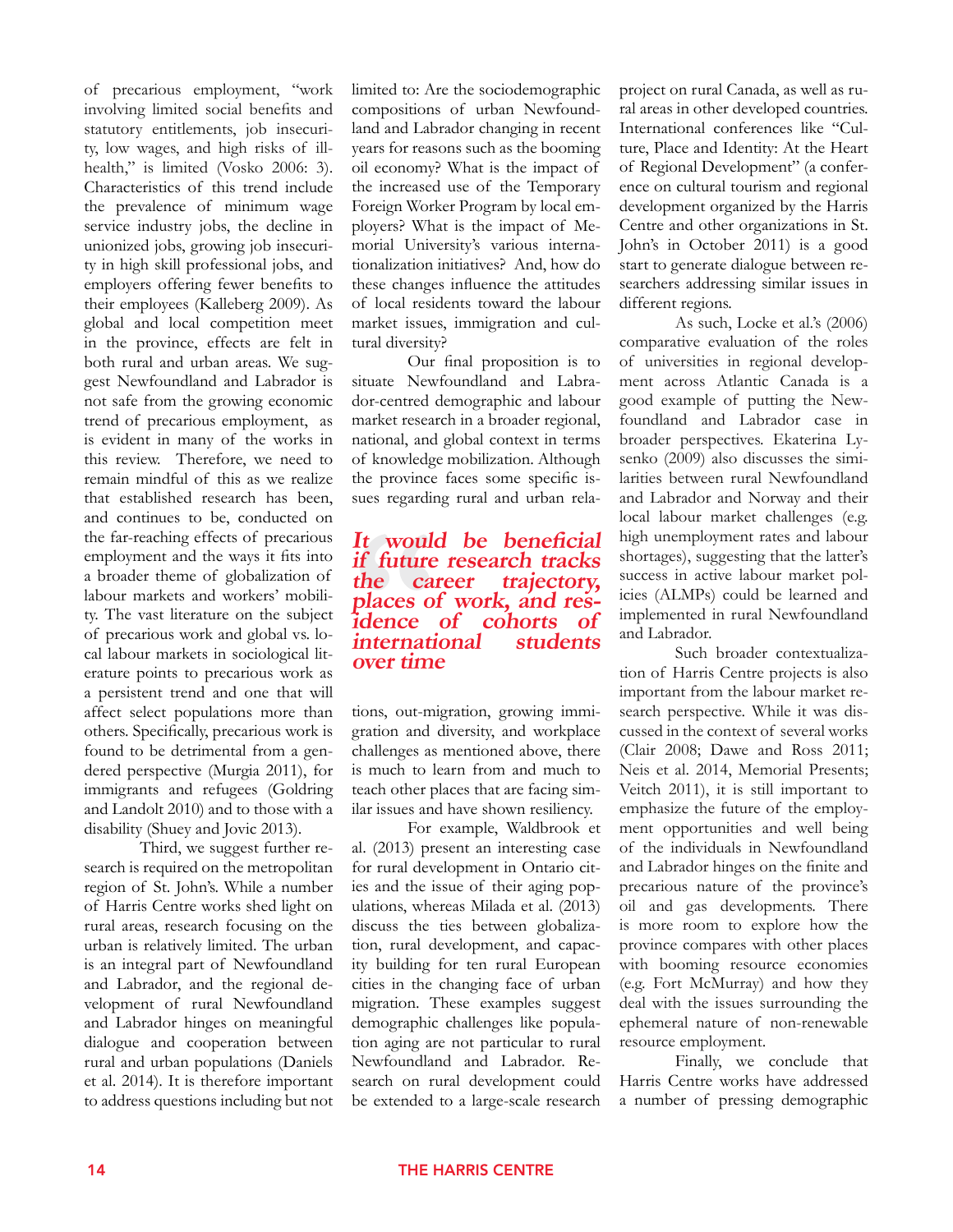and labour market issues facing Newfoundland and Labrador over the past 10 years; however, this does not mean mission accomplished. It is imperative that the Harris Centre continues to address the province's emerging economic and social sustainability and growth, immigration and diversity, and specific occupational and workplace challenges issues, as demographics and labour markets are constantly changing. And, over the next 10 years, the province stands to benefit from light being shed by Harris Centre work on other underexplored topics like urban areas, international student populations, and putting the province's regional demographic and labour market issues in broader national and global contexts.  $\blacksquare$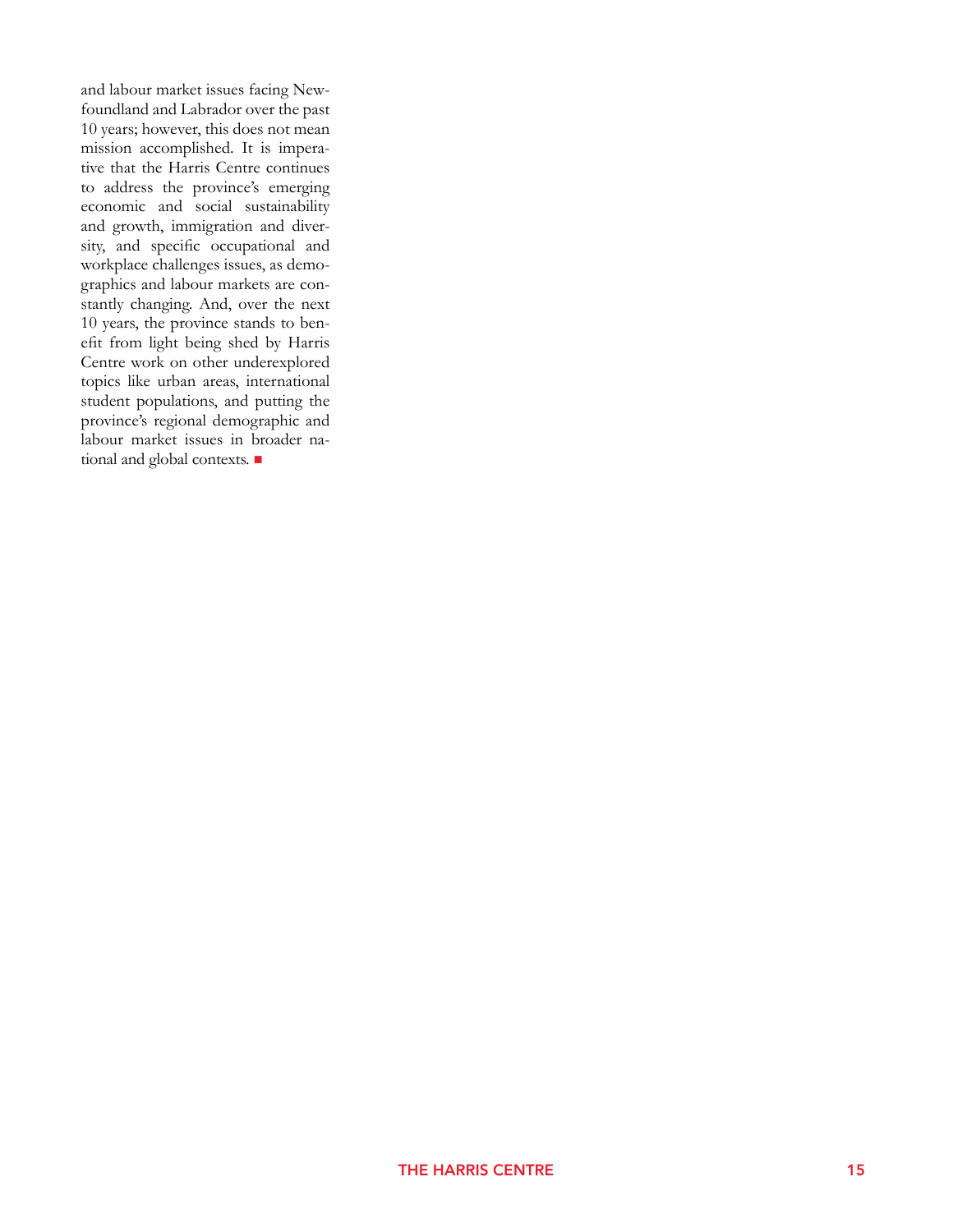## REFERENCES

#### HARRIS CENTRE WORKS

- Akbari, Ather, and Pam Toope. 2011. Land of opportunity? Why immigrants fare better in Atlantic Canada. Synergy Session, Spencer Hall, St. John's, NL. January 21.
- Anderson, Willow. 2012. Home sweet home…or stepping stone? Exploring immigration to rural Newfoundland. Synergy Session, Senate Boardroom, Education Building, St. John's, NL. November 16.
- Baker, James, and Amanda Bittner. 2013. Building an inclusive society: Post-secondary youth perspectives on immigration, multiculturalism and racism in Newfoundland and Labrador. St. John's, NL: Harris Centre Applied Research Fund Report. LINK
- Blotniuk, Carol, Andrew Treusch, Jennifer Adams Warburton, and Mira Eide. 2012. Managing in a Workplace 2.0 environment. Synergy Session, Junior Common Room, St. John's, NL. October 26.
- Burnaby, Barbara, Joan Whelan, and Jose Rivera. 2009. Pilot project: A 20-year comparison on immigrant retention in NL. St. John's, NL: Harris Centre/Immigration Research Fund. LINK
- Clair, Mike. 2008. From out-migration to immigration: The changing policy landscape. Newfoundland Quarterly 101, no. 2: 34-37. [Link](http://www.mun.ca/harriscentre/reports/nlquarterly/NQ_article_Vol_101_No_2.pdf)
- Daniels, Jennifer, Kelly Vodden, Sarah Minnes, and Sarah Breen. 2014. Canadian regional development: A critical review of theory, practice, and potentials: A case study of the Kittiwake Economic Zone, Newfoundland and Labrador. St. John's, NL: Harris Centre Applied Research Fund Report. LINK
- Dawe, Neil, and Robert Ross. 2011. Sustainable planning for NL municipalities: The vision, the reality and the need. Synergy Session, Suncor Fluvarium, St. John's, NL. September 29.
- Edwards, Louise. 2013. Are universities creating entrepreneurs or just ticking boxes? Synergy Session, S.J. Carew Building Engineering Lounge, St. John's, NL. May 16. LINK
- Emke, Ivan. 2006. Is rural life worth saving? Newfoundland Quarterly 99, no. 1: 24-27. LINK
- Feehan, James. 2005. Federal government presence in NL: Trends and implications. St. John's, NL: Harris Centre Applied Research Fund. LINK
- Freshwater, David, Alvin Simms, and Jamie Ward. 2014. Local labour markets as a new way of organizing policies for stronger regional economic development in Atlantic Canada. St. John's, NL: Harris Centre. LINK
- Freshwater, David, Alvin Simms, and Kelly Vodden. 2011. Defining regions for building economic development capacity in Newfoundland and Labrador. St. John's, NL: Harris Centre. LINK
- Galway, Gerald, Patrick Collins, and George Parsons. 2008. Making schools matter: Practical and political avenues to curricular change. Memorial Presents, Fong's Motel, Carbonear, NL. November 17.
- Gien, Lan, and Rebecca Law. 2009. Attracting and retaining immigrants to NL: Voices from the newcomers. St. John's, NL: Harris Centre/Immigration Research Fund. LINK
- Guppy, Lynn. 2012. Canadian provincial policies and programs for women in leadership. St. John's, NL: The Strategic Partnership - Harris Centre Student Research Fund Report. LINK
- Hall, Heather, Jacqueline Walsh, Kelly Vodden, and Rob Greenwood. 2014. Challenges, opportunities and strategies for advancing innovation in Newfoundland and Labrador. St. John's, NL: Harris Centre. LINK
- Hawkins, Jenna. 2010. Family friendly policies in Newfoundland and Labrador: Towards an egalitarian, attractive and productive workforce. St. John's, NL: The Strategic Partnership - Harris Centre Student Research Fund. LINK
- Hefferan, Mike. 2010. Regional universities: Managing growth and change. Synergy Session, Senate Boardroom, Education Building, St. John's, NL. May 4.
- Kazemipur, Abdie. 2013. It takes more than kind smiles and nice gestures: On the integration of Muslim immigrants. Synergy Session, Suncor Fluvarium, St. John's, NL. February 21. LINK
- Knutson, Sonja. 2014. Australia immigrants and international students—What can we learn? Synergy Session, Board of Regents Boardroom, Memorial University, St. John's, NL. March 14. LINK
- Lepawsky, Josh, Chrystal Phan, and Rob Greenwood. 2010. Metropolis on the margins: Talent attraction and retention to the St. John's city-region. The Canadian Geographer 54, no. 3: 324-346.
- Locke, Wade. 2006. Supporting the contribution of higher education institutions to regional development. St. John's, NL: Harris Centre Applied Research Fund Report. LINK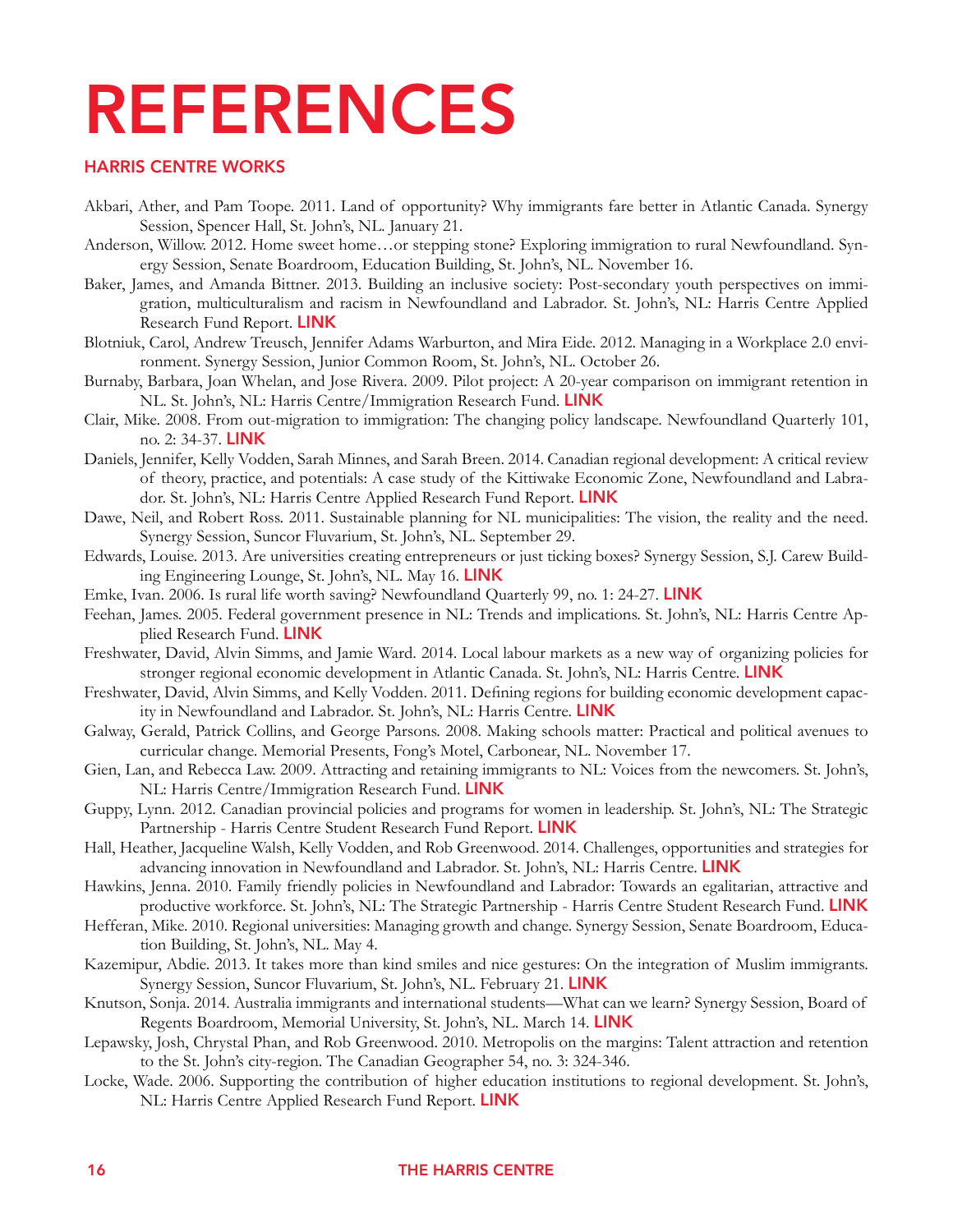- Lynch, Scott. 2007. The absence of opportunity: Understanding the dynamics of out-migration in Newfoundland and Labrador. St. John's, NL: Harris Centre Applied Research Fund Report. LINK
- Lysenko, Ekaterina. 2008/2009. Labour market development in Newfoundland and Labrador: Regional challenges and active solutions. St. John's, NL: The Strategic Partnership - Harris Centre Student Research Fund.
- May, Doug, Heather Bruce-Veitch, Wince Martin, and Keith Storey. 2007. Where will the workers come from? Avoiding a labour shortage in Labrador West. Memorial Presents, Labrador City, NL. May 10.
- Mirza, Raïsa. 2012. Engaging youth for sustainable coastal community economies. St. John's, NL: The Strategic Partnership - Harris Centre Student Research Fund Report. LINK
- Morissette, Françoise. 2008. Made-in-Canada leadership. Synergy Session, Junior Common Room, St. John's, NL. October 6.
- Neis, Barbara, Craig Pollet, and Earle McCurdy. 2014. Moving forward: Building resilient fisheries and coastal communities in NL. Memorial Presents, Memorial University, St. John's, NL. April 16. LINK
- Shaver, Frances. 2013. Myth busting the sex industry in Canada. Synergy Session, McCann Centre, Education Building, St. John's, NL. August 9. LINK
- Sullivan, Anne-Marie. 2009. Exploring the meaning of "Welcoming Communities" for immigrants to Newfoundland. St. John's, NL: Harris Centre/Immigration Research Fund. LINK
- Thistle, John, Karen Oldford, and Ken Anthony. 2013. Community resiliency: Navigating boom and bust cycles. Memorial Presents, Labrador West Arts & Culture Centre, Labrador City, NL. March 25. [Link](http://www.mun.ca/harriscentre/policy/memorialpresents/2013c/index.php)
- The Leslie Harris Centre of Regional Policy and Development. 2005. Regional workshop for Economic Zone 14 (Kittiwake Coast). Barbour Premises, New-Wes-Valley, NL. December 1. LINK
- The Leslie Harris Centre of Regional Policy and Development. 2006. Regional workshop for Economic Zone 13 (Coast of Bays). Milltown, NL. October 3.
- The Leslie Harris Centre of Regional Policy and Development. 2006. Regional workshop for Economic Zones 4 and 5 (Southeast Labrador). Northern Light Inn, L'Anse au Clair, NL. May 18. LINK
- The Leslie Harris Centre of Regional Policy and Development. 2007. Regional workshop for Economic Zone 2 (Labrador West). Labrador City, NL. May 10. LINK
- The Leslie Harris Centre of Regional Policy and Development. 2007. Regional workshop for Economic Zone 12 (Exploits Valley). Grand Falls-Windsor, NL. November 23. LINK
- The Leslie Harris Centre of Regional Policy and Development. 2010. Regional workshop for Economic Zone 1 (Nunatsiavut Government). Nain, NL. April 20-22. LINK
- The Leslie Harris Centre of Regional Policy and Development. 2011. Regional workshop for Economic Zone 14 (Kittiwake Economic Development Corporation). Gander, NL. June 14-15. LINK
- The Leslie Harris Centre of Regional Policy and Development. 2012. Regional workshop for Economic Zone 15 (Discovery Regional Development Board). Port Blandford, NL. March 16. LINK
- The Leslie Harris Centre of Regional Policy and Development. 2012. Regional workshop for Economic Zones 9 and 10 (Southwest Newfoundland). Port aux Basques, NL. April 25. LINK
- The Leslie Harris Centre of Regional Policy and Development. 2012. Regional workshop for Economic Zone 11 (Emerald Zone Corporation). Springdale, NL. September 26. LINK
- The Leslie Harris Centre of Regional Policy and Development. 2013. Regional workshop for Labrador West. Labrador City, NL. March 26.  $LINK$
- The Leslie Harris Centre of Regional Policy and Development. 2013. Regional workshop for the Southwest Avalon. Placentia, NL. June 6. LINK
- Veitch, Brian. 2010. The challenge of prosperity: The role of research and development and innovation in the province of the future. Newfoundland Quarterly 102, no. 4: 47-49. LINK
- Younghusband, Lynda. 2006. Teacher stress and working environments: Implications for teaching and learning. Newfoundland Quarterly 98, no. 4: 8-11. LINK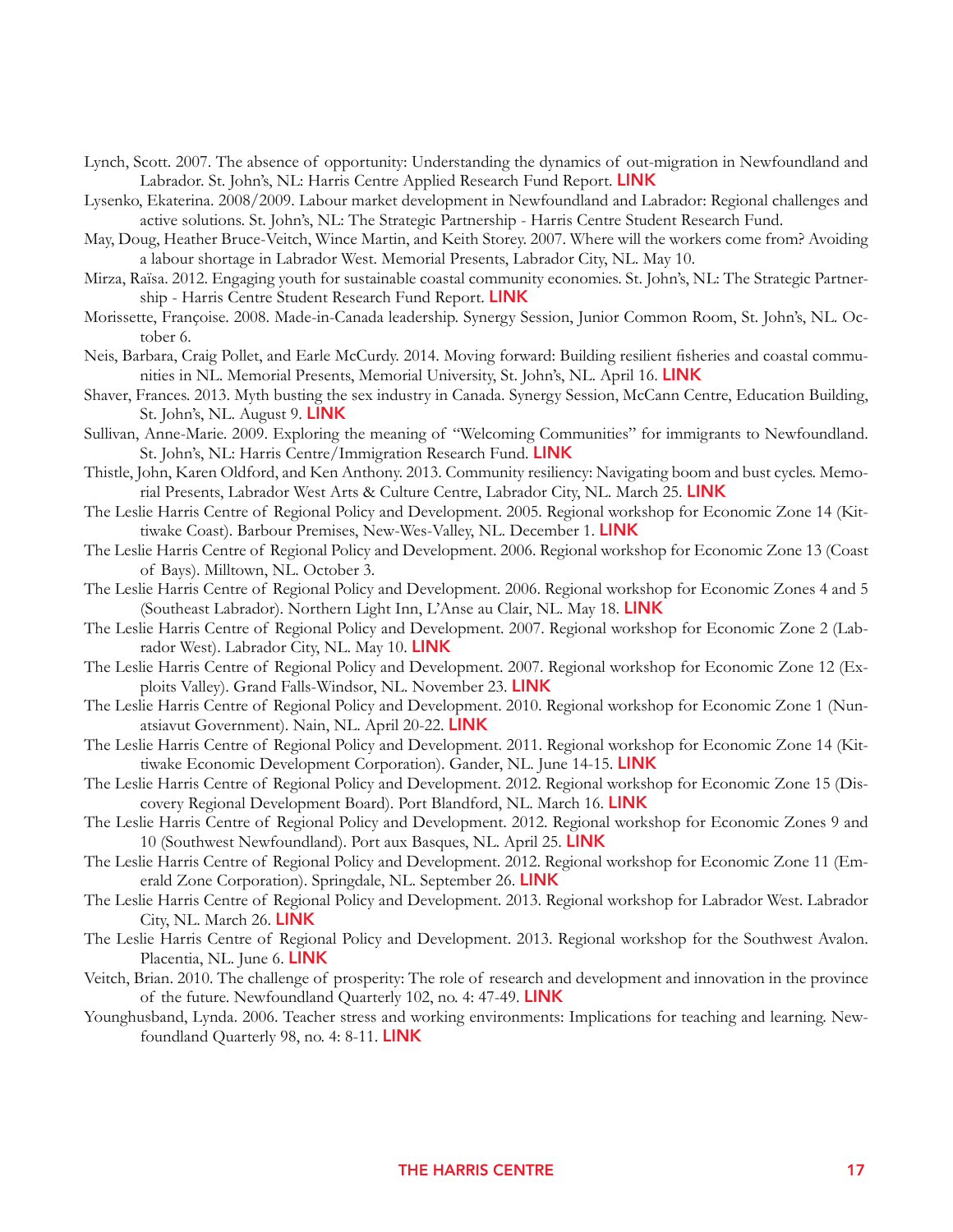#### NON-HARRIS CENTRE WORKS

- Goldring, Luin and Patricia Londolt. 2011 "Caught in the Work-Citizenship Matrix: the Lasting Effects of Precarious Legal Status on Work for Toronto Immigrants." *Globalizations* 8(3): 325-341.
- Kalleberg, Arne L. 2009. "Precarious Work, Insecure Workers: Employment Relations in Transition." *American Sociological Review* 74(1): 1-22.
- Maritime Provinces Higher Education Commission. No date. "Graduate Outcomes Survey Program." http://www. mphec.ca/research/graduatefollowupsurveys.aspx (accessed June 5, 2014).
- Martin, Chris William and James Baker. 2013. "Home is Where the Self Is: The Intersectionality of Security, Roles, and Congruent Identities among Refugee Youth." Report prepared for Association for New Canadians.
- Milada Štastna, František Toman, Antonin Valshar, Michael Woods, Hana Vavrouchova. 2013. "European Rural Regions in the Era of Globalization: The South Moravia Case Study." *European Journal of Social Science Research*. 28(4): 354-364.
- Murgia, Annalisa. 2011. ""Flexible Narratives" Discursive Positionings of Gender and Identity in Precarious Times." *Qualitative Sociology Review.* 11(1):55-68.
- Reitz, Jeffrey G. 2001. "Pro-immigration Canada Social and Economic Roots of Popular Views" *IRPP Study.* 20. http:// irpp.org/wp-content/uploads/assets/research/diversity-immigration-and-integration/pro-immigration-canada/IRPP-Study-no20.pdf Accessed June 17, 2014.
- Shuey, Kim M., and Emily Jovic. 2013. "Disability Accommodation in Nonstandard and Precarious Employment Arrangements." *Work and Occupations*. 40(2): 174-205.
- Statistics Canada. 2013. "Generations in Canada: Age and sex, 2011 Census." Catalogue no. 98-311-X2011003 http:// www12.statcan.gc.ca/census-recensement/2011/as-sa/98-311-x/98-311-x2011003\_2-eng.pdf (accessed August 12, 2014).
- Vosko, Leah [Ed] (2006). *Precarious Employment Understanding Labour Market Insecurity in Canada.* Montreal: McGill: Queen's University Press.
- Waldbrook, Natalie, Mark W Rosenberg, Janette Brual. 2013. "Challenging the Myth of Apocalyptic Aging at the Local Level of Governance in Ontario." *Canadian Geographer* 57(4): 413-430.
- Yoshida, Yoko and Howard Ramos. 2013. "Destination Rural Canada: A Basic Overview of Recent Immigrants to Rural Small Towns." Pp. 67-87 in *The Social Transformation of Rural Canada: New Insights into Culture, Identity and Collective Action*. John R. Parkins and Maureen G. Reed [eds]. Vancouver: UBC Press.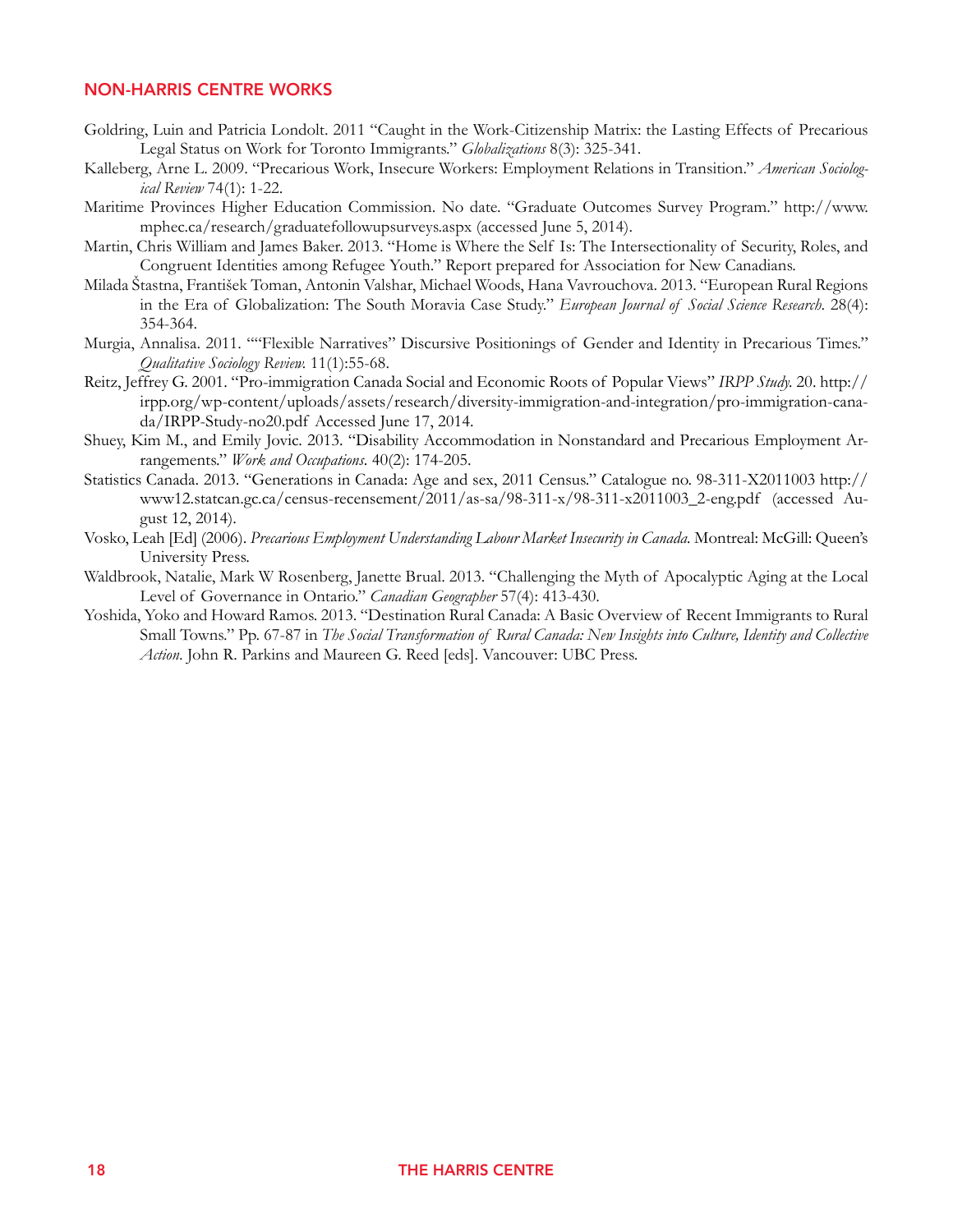# **THE AUTHORS**



DR. LISA KAIDA is an Assistant Professor of Sociology and the Academic Director of the MUN Branch Research Data Centre at Memorial University. She specializes in immigrant integration within broad social and labour market changes in the host countries. Her current research includes the consequences of family poverty for the employment of children of immigrants and the labour market integration of internationally-trained female engineers in Canada. She has published articles in Social Science Research and the Canadian Journal on Aging. At Memorial, Dr. Kaida teaches courses in the sociology of work, introduction to sociology, and research methods.



CHRIS WILLIAM MARTIN is a Ph.D. candidate in the Department of Sociology at Memorial University. His dissertation research primarily focuses on the art and culture of contemporary tattooing practices. His published work on tattooing includes an article for the Public Journal of Semiotics titled "Tattoos as Narratives: Skin and Self." Chris has also conducted research with refugee newcomers to Canada through his work at the Association for New Canadians in St. John's and is co-author on a forthcoming book chapter about the experiences of Nepali refugees living in Newfoundland. Chris currently resides in Ottawa, Ontario where he is researching tattoo practices.